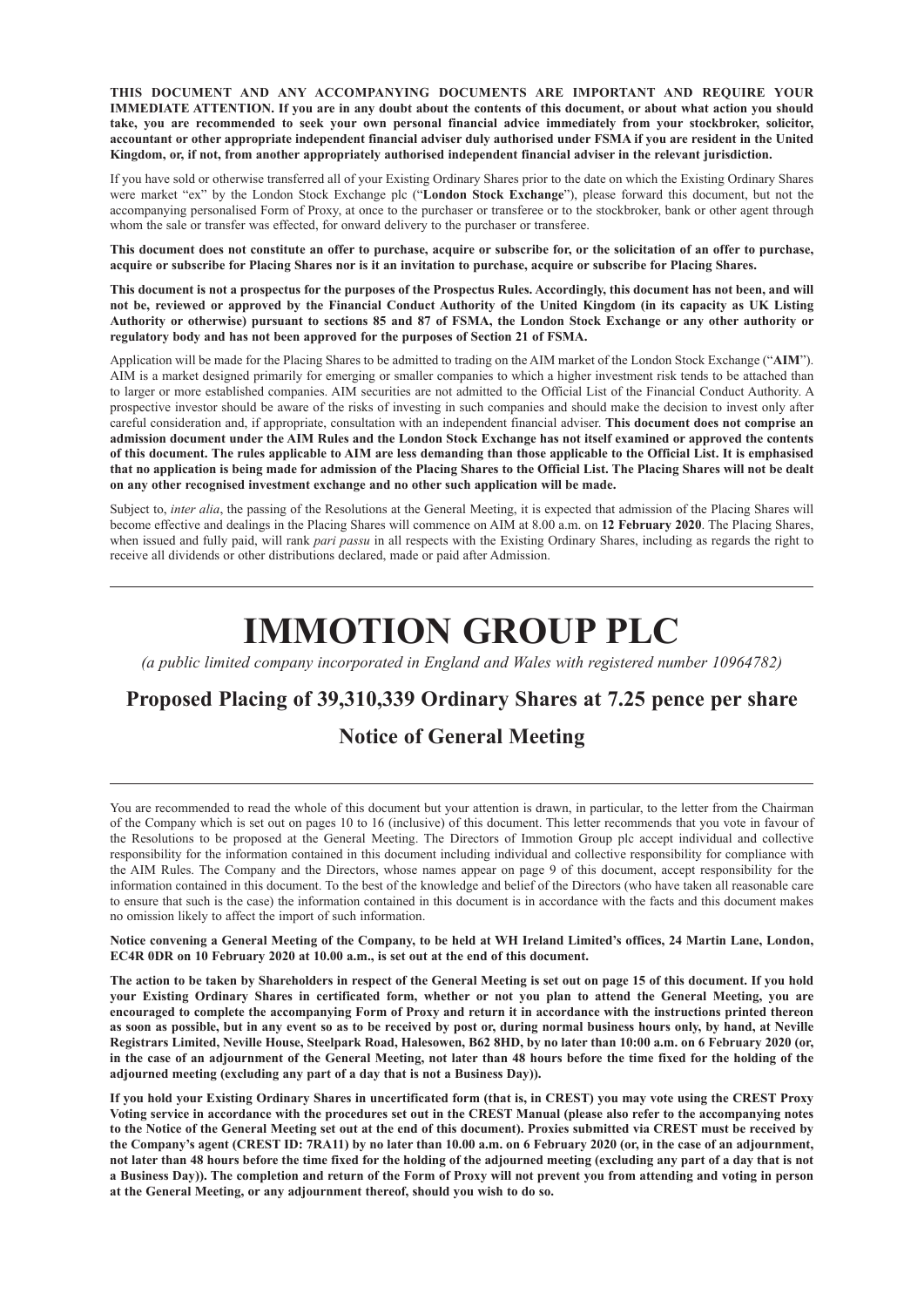The Placing Shares described in this document have not been, and will not be, registered under the United States Securities Act of 1933 ("**Securities Act**") or under the securities laws of any state of the United States. The Placing Shares may not be offered, sold, resold, transferred or delivered, directly or indirectly, within the United States except pursuant to an applicable exemption from, or in a transaction not subject to, the registration requirements of the Securities Act. There will be no public offer of the Placing Shares in the United States. The Placing Shares have not been approved or disapproved by the US Securities and Exchange Commission, any state securities commission in the United States or any US regulatory authority, nor have any of the foregoing authorities passed upon or endorsed the merits of the offering of the Placing Shares or the accuracy or adequacy of this document. Any representation to the contrary is a criminal offence in the United States.

In addition, offers, sales or transfers of the Placing Shares in or into the United States for a period of time following completion of the Placing by a person (whether or not participating in the Placing) may violate the registration requirement of the Securities Act.

Furthermore, the Placing Shares have not been and will not be registered under the applicable laws of any of Australia, Canada, the Republic of South Africa or Japan and, consequently, may not be offered or sold to any national, resident or citizen thereof.

The distribution of this document and/or any accompanying documents into jurisdictions other than the United Kingdom may be restricted by law or regulation and therefore any persons who are subject to the laws of any jurisdiction other than the United Kingdom should inform themselves about, and observe, such restrictions. Any failure to comply with the applicable restrictions may constitute a violation of the securities laws of any such jurisdiction. This document should not be distributed, forwarded to or transmitted in or into the United States, Australia, Canada, the Republic of South Africa, Japan or any jurisdiction where to do so might constitute a violation of local securities laws or regulations.

Copies of this document are available, free of charge, at the office of Immotion Group plc at East Wing, Ground Floor, The Victoria, MediaCityUK, Manchester, England, M50 3SP and on the Company's website https://immotion.co.uk.

WH Ireland Limited ("**WH Ireland**") and Alvarium Capital Partners Ltd ("**Alvarium**") are authorised and regulated by the Financial Conduct Authority and are acting exclusively for the Company and no-one else in connection with the Fundraising and are not, and will not be, responsible to anyone other than the Company for providing the protections afforded to its clients or for providing advice in relation to the Fundraising or the contents of this document or any other matter referred to herein. No representation or warranty, express or implied, is made by WH Ireland or Alvarium as to any of the contents of this document, and neither WH Ireland nor Alvarium has authorised the contents of any part of this document and neither accepts any liability whatsoever for the accuracy of any information or opinions contained in this document or for the omission of any material information from this document for which the Company and the Directors are solely responsible. Nothing in this paragraph shall serve to exclude or limit any responsibilities which WH Ireland or Alvarium may have under FSMA or the regulatory regime established thereunder.

WH Ireland is also acting as nominated adviser to the Company. Its responsibilities as the Company's nominated adviser under the AIM Rules are owed solely to the London Stock Exchange and are not owed to the Company or to any Director or to any other person in respect of their decision to acquire shares in the Company in reliance on any part of this document.

No person has been authorised to give any information or make any representation other than those contained in this document and, if given or made, such information or representations must not be relied upon as having been so authorised. The delivery of this document shall not, under any circumstances, create any implication that there has been no change in the affairs of the Company since the date of this document or that the information in it is correct as of any subsequent time.

#### **Cautionary note regarding forward-looking statements**

This document contains statements about Immotion Group plc that are or may be deemed to be ''forward-looking statements".

All statements, other than statements of historical facts, included in this document may be forward-looking statements. Without limitation, any statements preceded or followed by, or that include, the words 'targets', "plans", "believes", "expects", "aims", "intends", "will", "may", "should", "anticipates", "estimates", "projects", or words or terms of similar substance or the negative thereof, are forward-looking statements. Forward-looking statements include, without limitation, statements relating to the following: (i) future capital expenditures, expenses, revenues, earnings, synergies, economic performance, indebtedness, financial condition, dividend policy, losses and future prospects and (ii) business and management strategies and the expansion and growth of the operations of Immotion Group plc.

These forward-looking statements are not guarantees of future performance. These forward-looking statements involve known and unknown risks, uncertainties and other factors which may cause the actual results, performance or achievements of any such person, or industry results, to be materially different from any results, performance or achievements expressed or implied by such forwardlooking statements. These forward-looking statements are based on numerous assumptions regarding the present and future business strategies of such persons and the environment in which each will operate in the future. Investors should not place undue reliance on such forward-looking statements and, save as is required by law or regulation (including to meet the requirements of the AIM Rules, the City Code, the Prospectus Rules and/or the FSMA), Immotion Group plc does not undertake any obligation to update publicly or revise any forward-looking statements (including to reflect any change in expectations with regard thereto or any change in events, conditions or circumstances on which any such statement is based). All subsequent oral or written forward-looking statements attributed to Immotion Group plc or any persons acting on their behalf are expressly qualified in their entirety by the cautionary statement above. All forward-looking statements contained in this document are based on information available to the Directors of Immotion Group plc at the date of this document, unless some other time is specified in relation to them, and the posting or receipt of this document shall not give rise to any implication that there has been no change in the facts set forth herein since such date.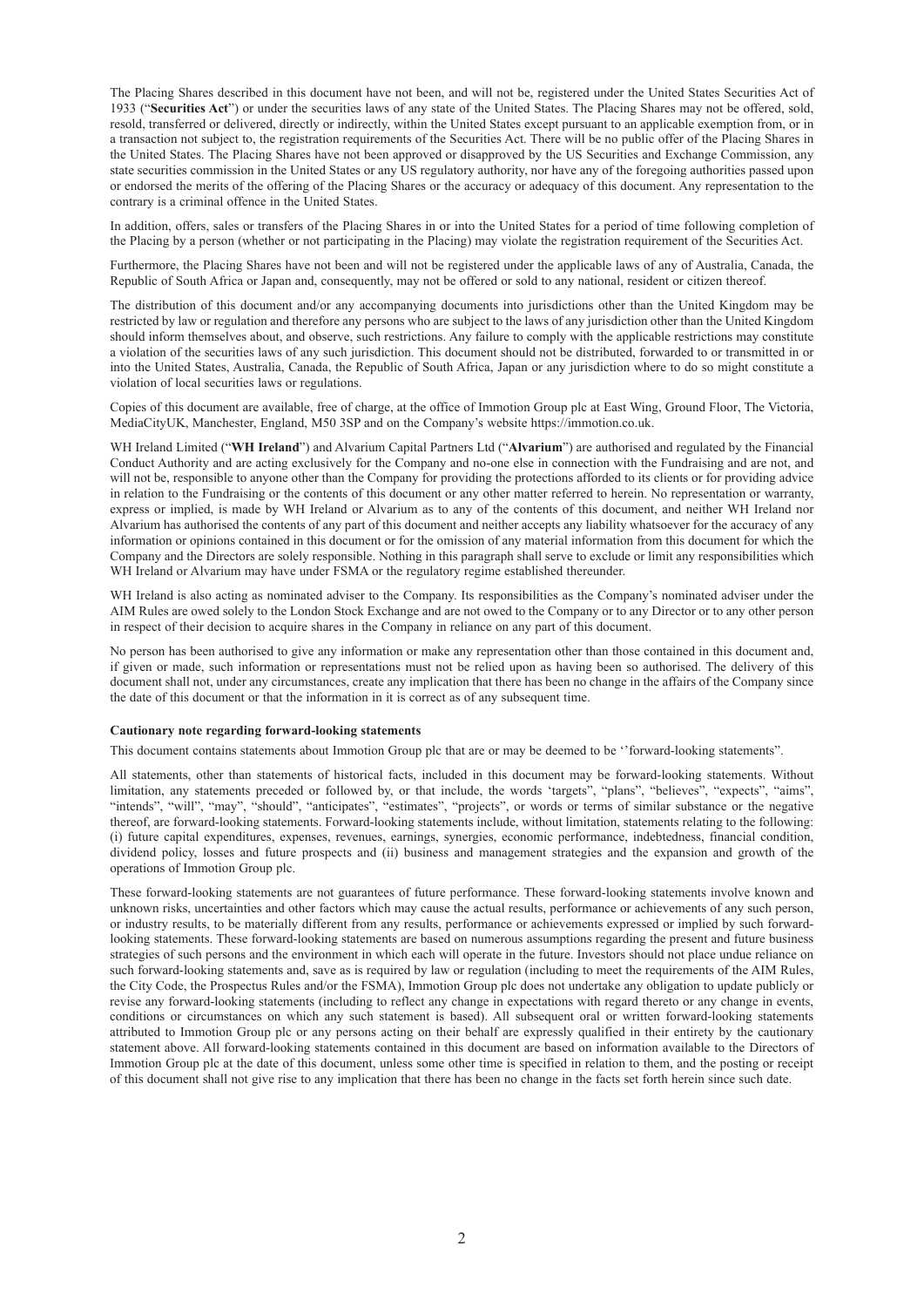# **TABLE OF CONTENTS**

| <b>EXPECTED TIMETABLE OF PRINCIPAL EVENTS</b> |    |
|-----------------------------------------------|----|
| <b>ISSUE STATISTICS</b>                       |    |
| <b>DEFINITIONS</b>                            | 6  |
| DIRECTORS, COMPANY SECRETARY AND ADVISERS     | 9  |
| <b>LETTER FROM THE CHAIRMAN</b>               | 10 |
| <b>NOTICE OF GENERAL MEETING</b>              |    |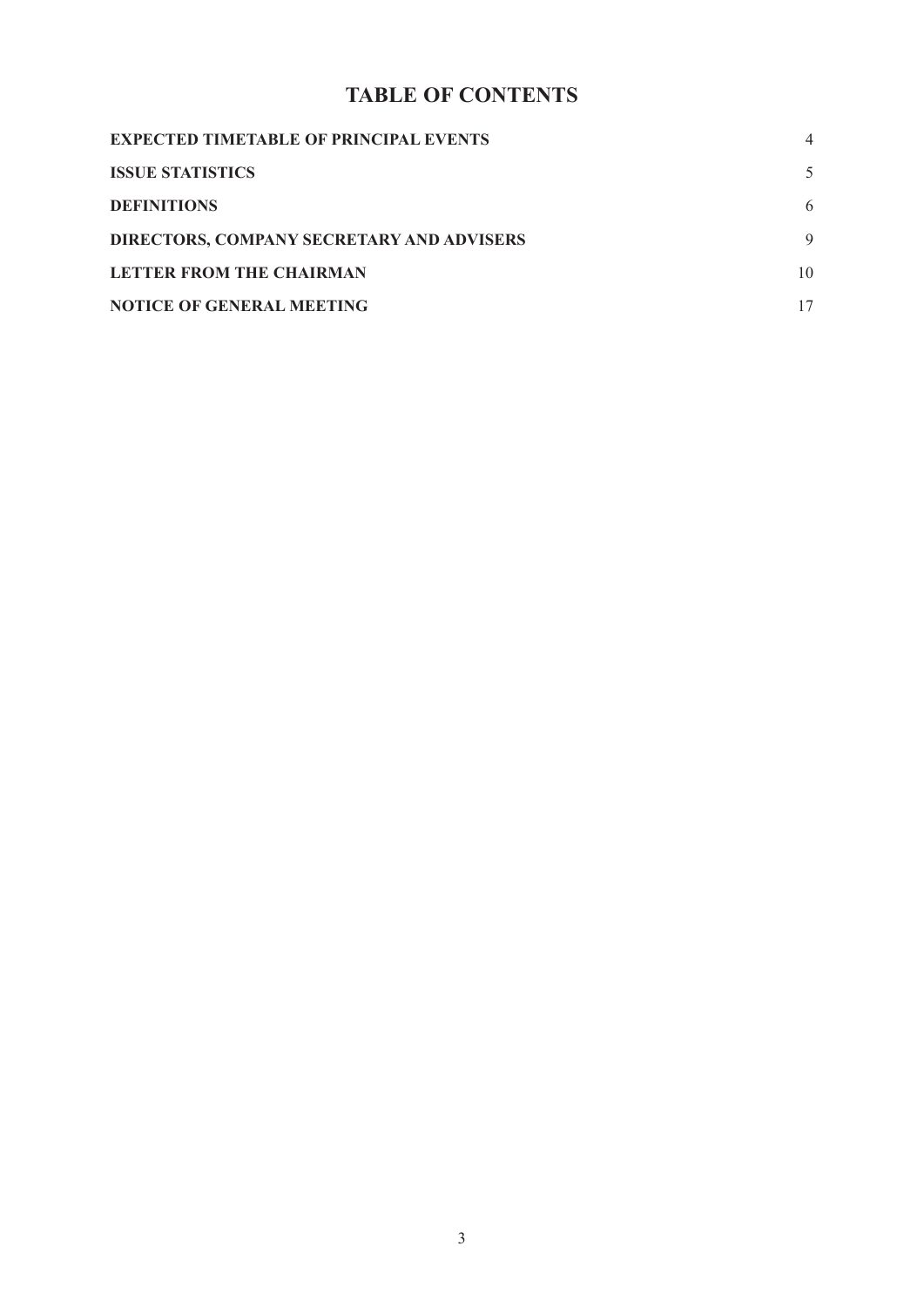## **EXPECTED TIMETABLE OF PRINCIPAL EVENTS**

| Announcement of the Fundraising                                                                   | 23 January 2020                |
|---------------------------------------------------------------------------------------------------|--------------------------------|
| Publication of this document and Form of Proxy                                                    | 23 January 2020                |
| Latest time and date for receipt of Forms of Proxy                                                | 10.00 a.m. on 6 February 2020  |
| General Meeting                                                                                   | 10.00 a.m. on 10 February 2020 |
| Admission and commencement of dealings in the<br>Placing Shares on AIM                            | 8.00 a.m. on 12 February 2020  |
| CREST accounts credited with Placing Shares in<br>uncertified form                                | 8.00 a.m. on 12 February 2020  |
| Dispatch of share certificates in respect of the Placing Shares<br>to be issued in certified form | By 26 February 2020            |

#### **Notes:**

1. Each of the times and dates above are indicative only and are subject to change. If any of the above times and/or dates change, the revised times and/or dates will be notified by the Company to Shareholders by announcement through a regulatory information service.

- 2. All of the above times refer to London time unless otherwise stated.
- 3. The admission and commencement of dealings in the Placing Shares on AIM are conditional on, *inter alia*, the passing of the Resolutions at the General Meeting.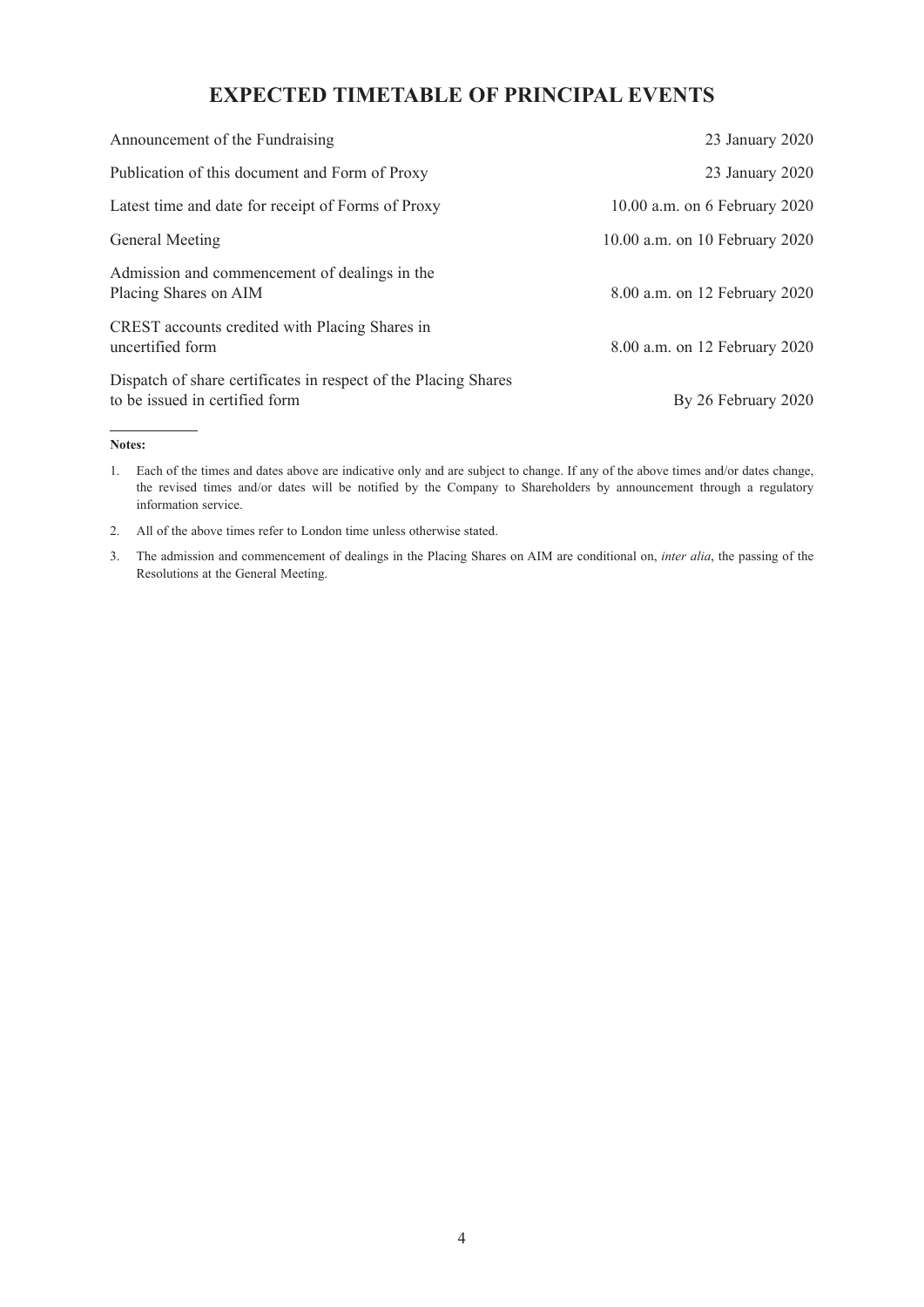# **ISSUE STATISTICS**

| Issue Price                                                            | 7.25 pence        |
|------------------------------------------------------------------------|-------------------|
| Number of Existing Ordinary Shares                                     | 286, 165, 544     |
| Number of Placing Shares to be issued                                  | 39,310,339        |
| Proceeds of the Fundraising (before expenses)                          | $£2.85$ million   |
| Enlarged Share Capital following Admission                             | 325,475,883       |
| Percentage of Enlarged Share Capital represented by the Placing Shares | $12.08$ per cent. |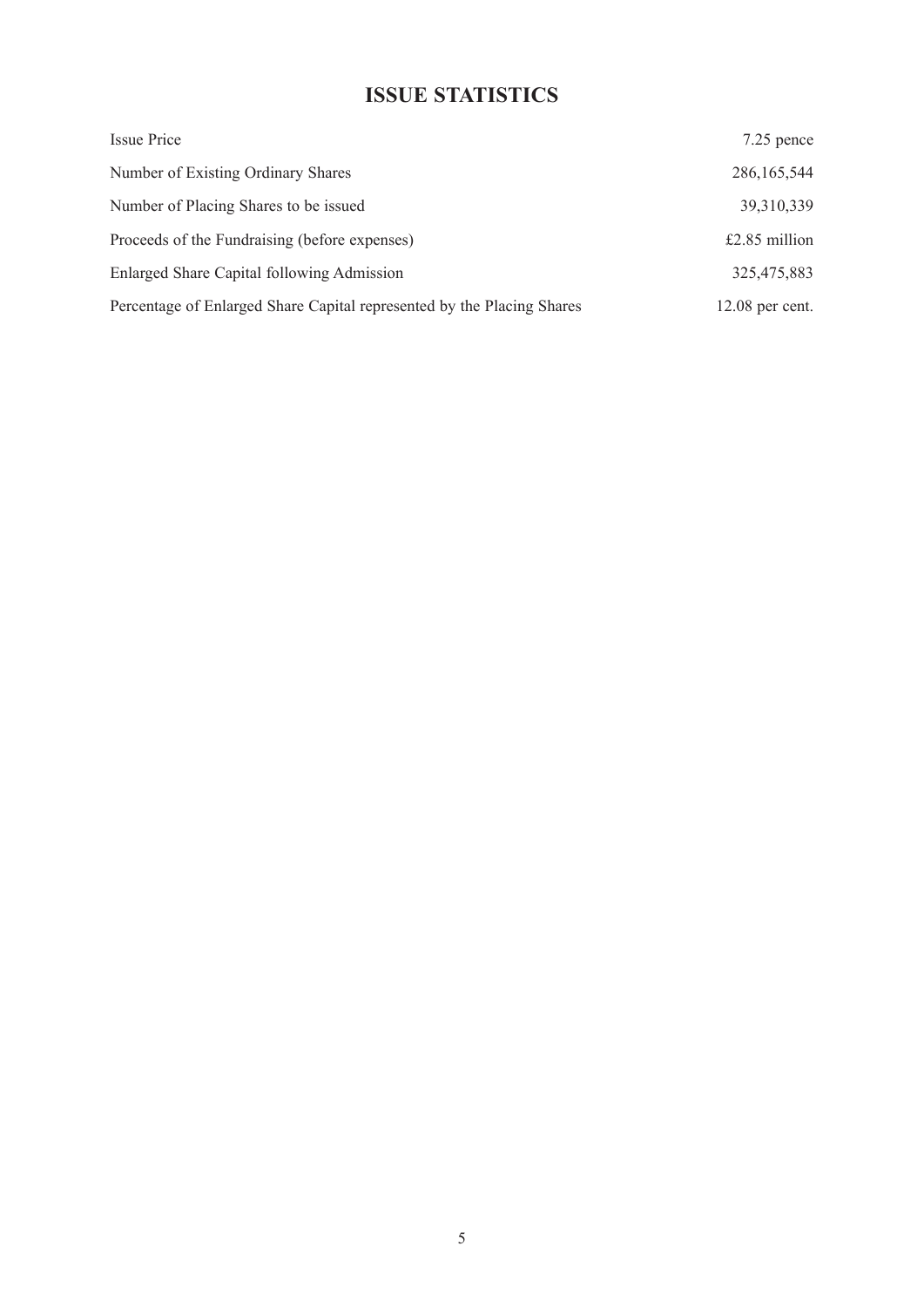# **DEFINITIONS**

The following definitions apply throughout this document (including the Notice of General Meeting) and the Form of Proxy unless the context requires otherwise:

| "Admission"                                 | the admission of the Placing Shares to trading on AIM becoming<br>effective in accordance with the AIM Rules                                                                                                                                                                                                                                                                                                                                                                                                                                                                                                                                                                                                                                                                                                                                                                                                                                                                                                                                                                                                                                                                                                                                                                                                                                                 |
|---------------------------------------------|--------------------------------------------------------------------------------------------------------------------------------------------------------------------------------------------------------------------------------------------------------------------------------------------------------------------------------------------------------------------------------------------------------------------------------------------------------------------------------------------------------------------------------------------------------------------------------------------------------------------------------------------------------------------------------------------------------------------------------------------------------------------------------------------------------------------------------------------------------------------------------------------------------------------------------------------------------------------------------------------------------------------------------------------------------------------------------------------------------------------------------------------------------------------------------------------------------------------------------------------------------------------------------------------------------------------------------------------------------------|
| "Announcement"                              | the announcement (including the Appendix which forms part of the<br>announcement) issued by the Company on 23 January 2020.                                                                                                                                                                                                                                                                                                                                                                                                                                                                                                                                                                                                                                                                                                                                                                                                                                                                                                                                                                                                                                                                                                                                                                                                                                  |
| "AIM"                                       | AIM, a market operated by the London Stock Exchange                                                                                                                                                                                                                                                                                                                                                                                                                                                                                                                                                                                                                                                                                                                                                                                                                                                                                                                                                                                                                                                                                                                                                                                                                                                                                                          |
| "AIM Rules"                                 | the AIM Rules for Companies published by the London Stock<br>Exchange from time to time                                                                                                                                                                                                                                                                                                                                                                                                                                                                                                                                                                                                                                                                                                                                                                                                                                                                                                                                                                                                                                                                                                                                                                                                                                                                      |
| "Alvarium"                                  | Alvarium Capital Partners Ltd, joint brokers to the Company in<br>respect of the Placing                                                                                                                                                                                                                                                                                                                                                                                                                                                                                                                                                                                                                                                                                                                                                                                                                                                                                                                                                                                                                                                                                                                                                                                                                                                                     |
| "Board" or "Directors"                      | the directors of the Company whose names are set out on page 9 of<br>this document                                                                                                                                                                                                                                                                                                                                                                                                                                                                                                                                                                                                                                                                                                                                                                                                                                                                                                                                                                                                                                                                                                                                                                                                                                                                           |
| "Bookbuild"                                 | the accelerated bookbuilding to be conducted by WH Ireland and<br>Alvarium pursuant to the Placing Agreement and this<br>Announcement                                                                                                                                                                                                                                                                                                                                                                                                                                                                                                                                                                                                                                                                                                                                                                                                                                                                                                                                                                                                                                                                                                                                                                                                                        |
| "Brokers"                                   | WH Ireland and Alvarium are each a "Broker"                                                                                                                                                                                                                                                                                                                                                                                                                                                                                                                                                                                                                                                                                                                                                                                                                                                                                                                                                                                                                                                                                                                                                                                                                                                                                                                  |
| "Business Day"                              | any day on which banks are usually open in England and Wales for<br>the transaction of sterling business, other than a Saturday, Sunday<br>or public holiday                                                                                                                                                                                                                                                                                                                                                                                                                                                                                                                                                                                                                                                                                                                                                                                                                                                                                                                                                                                                                                                                                                                                                                                                 |
| "certificated" or<br>"in certificated form" | a share or other security not held in uncertificated form (that is, not<br>in CREST)                                                                                                                                                                                                                                                                                                                                                                                                                                                                                                                                                                                                                                                                                                                                                                                                                                                                                                                                                                                                                                                                                                                                                                                                                                                                         |
| "Code"                                      | the City Code on Takeovers and Mergers                                                                                                                                                                                                                                                                                                                                                                                                                                                                                                                                                                                                                                                                                                                                                                                                                                                                                                                                                                                                                                                                                                                                                                                                                                                                                                                       |
| "Concert Party"                             | certain of the Shareholders comprising Martin Higginson, Samuel<br>Higginson, Jon Liddell, Andrew Jones, Paul Hepworth, Dimitrios<br>Georgiou, Napier Brown Holdings Limited, Emma Stanyon, Daniel<br>Wortley, David Marks, Ian Liddell, Gary Martin, Griffin Stenger,<br>John Ketcham, Broadway Ventures Limited, Spencer Moulton,<br>Peter Edmondson, Colston Trustees as Trustees of Curtis Banks<br>SIPP - T Santry, Colston Trustees as Trustees of Curtis Banks<br>SIPP – C W Stemp, Colston Trustees as Trustees of Curtis Banks<br>SIPP - M Stemp, Angus McSween, Paul Reynolds, Perseus<br>International Limited, Simon Mizzi, Patrick Brennan, Storia Credit<br>Holdings Limited, Charles Shepherd, Garry Lucas, John Hepworth,<br>Mark Hepworth, Mahmud Kamani, Clare Hughes, Benjamin<br>Robertson, John Alexander Glynne Davies, Gabriel Fysh, Pitchcroft<br>Capital Limited, Leonie Dobbie, William Dobbie, Sir Robin Miller,<br>Rod Findley, Kenneth Musen, Alasdair Ritchie, Cameron Ritchie,<br>Duncan Ritchie, Janice Ritchie, Peter Caddock, Tracy Liddell, Arek<br>Antoniak, Lancaster Royal Grammar School Charity, The<br>Megafone (UK) Limited Retirement Benefits Scheme, Fair Value<br>Capital Limited, Timothy Michael Santry, Matthew Thomas Stemp,<br>Charles William Stemp, Sure Ventures PLC and M Capital Ventures<br>Limited |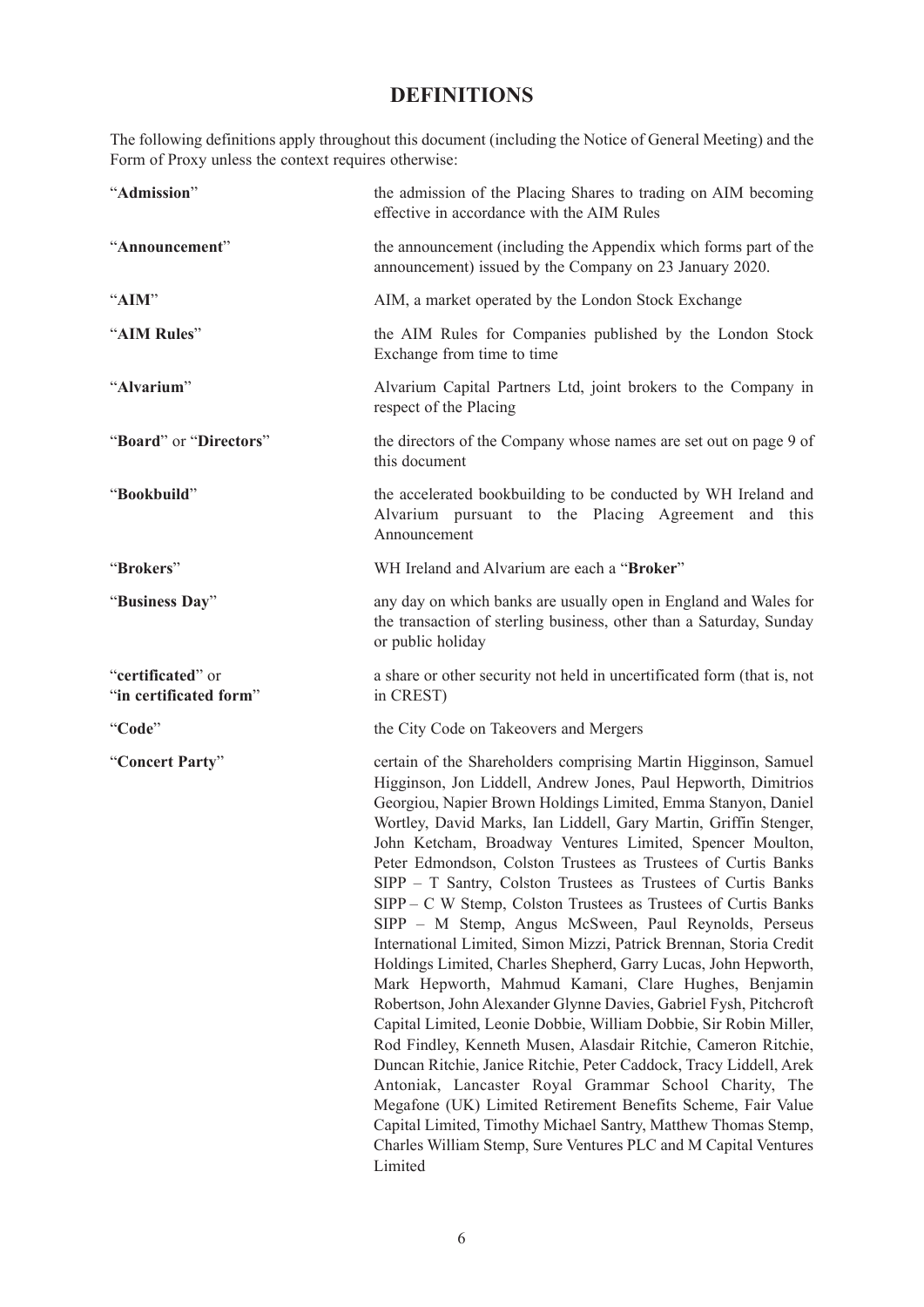| "Company" or "Immotion Group"              | Immotion Group plc, a company incorporated in England and<br>Wales with registered number 10964782                                                                                                                                                                                                 |
|--------------------------------------------|----------------------------------------------------------------------------------------------------------------------------------------------------------------------------------------------------------------------------------------------------------------------------------------------------|
| "CREST"                                    | a relevant system (as defined in the CREST Regulations) in respect<br>of which Euroclear is the Operator (as defined in the CREST<br>Regulations)                                                                                                                                                  |
| "CREST Regulations"                        | the Uncertificated Securities Regulations 2001 (SI 2001/3755) as<br>amended from time to time                                                                                                                                                                                                      |
| "Directors"                                | the directors of the Company whose names appear on page 9 of this<br>document and "Director" shall mean any one of them                                                                                                                                                                            |
| "EEA"                                      | the European Economic Area                                                                                                                                                                                                                                                                         |
| "Enlarged Share Capital"                   | the issued ordinary share capital of the Company immediately after<br>Admission as enlarged by the issue and allotment of the Placing<br><b>Shares</b>                                                                                                                                             |
| "Existing Ordinary Shares"                 | the issued share capital of the Company as at the date of this<br>document, being 286,165,544 Ordinary Shares                                                                                                                                                                                      |
| "Financial Conduct<br>Authority" or "FCA"  | the Financial Conduct Authority (and its predecessor, the Financial<br>Services Authority) in its capacity as the competent authority for the<br>purposes of Part VI of FSMA                                                                                                                       |
| "Form of Proxy"                            | the enclosed form of proxy for use by Shareholders in connection<br>with the General Meeting                                                                                                                                                                                                       |
| "FSMA"                                     | the Financial Services and Markets Act 2000 (as amended)                                                                                                                                                                                                                                           |
| "Fundraising"                              | the issue of 39,310,339 Ordinary Shares via the Placing at the Issue<br>Price                                                                                                                                                                                                                      |
| "General Meeting"                          | the general meeting of the Company to be held at 10.00 a.m. on<br>10 February 2020 (or any reconvened meeting following any<br>adjournment of the general meeting) at WH Ireland Limited's<br>offices, 24 Martin Lane, London, EC4R 0DR, notice of which is set<br>out at the end of this document |
| "Group Company"                            | the Company and its existing subsidiaries and subsidiary<br>undertakings                                                                                                                                                                                                                           |
| "Headsets"                                 | individual VR headsets installed at Immotion VR and Partners' sites.                                                                                                                                                                                                                               |
| "ImmotionVR"                               | the Company's trading name for its own operated VR activities                                                                                                                                                                                                                                      |
| "Issue Price"                              | 7.25 pence per share                                                                                                                                                                                                                                                                               |
| "Joint Brokers"                            | WH Ireland and Alvarium                                                                                                                                                                                                                                                                            |
| "London Stock Exchange"                    | London Stock Exchange plc                                                                                                                                                                                                                                                                          |
| "Market Abuse Regulation"                  | the Market Abuse Regulation (2014/596/EU) (incorporating the<br>technical standards, delegated regulations and guidance notes,<br>published by the European Commission, London Stock Exchange,<br>the FCA and the European Securities and Markets Authority)                                       |
| "Notice" or "Notice<br>of General Meeting" | the notice of the General Meeting set out at the end of this document                                                                                                                                                                                                                              |
| "Ordinary Shares"                          | ordinary shares of 0.040108663 penny each in the share capital of<br>the Company                                                                                                                                                                                                                   |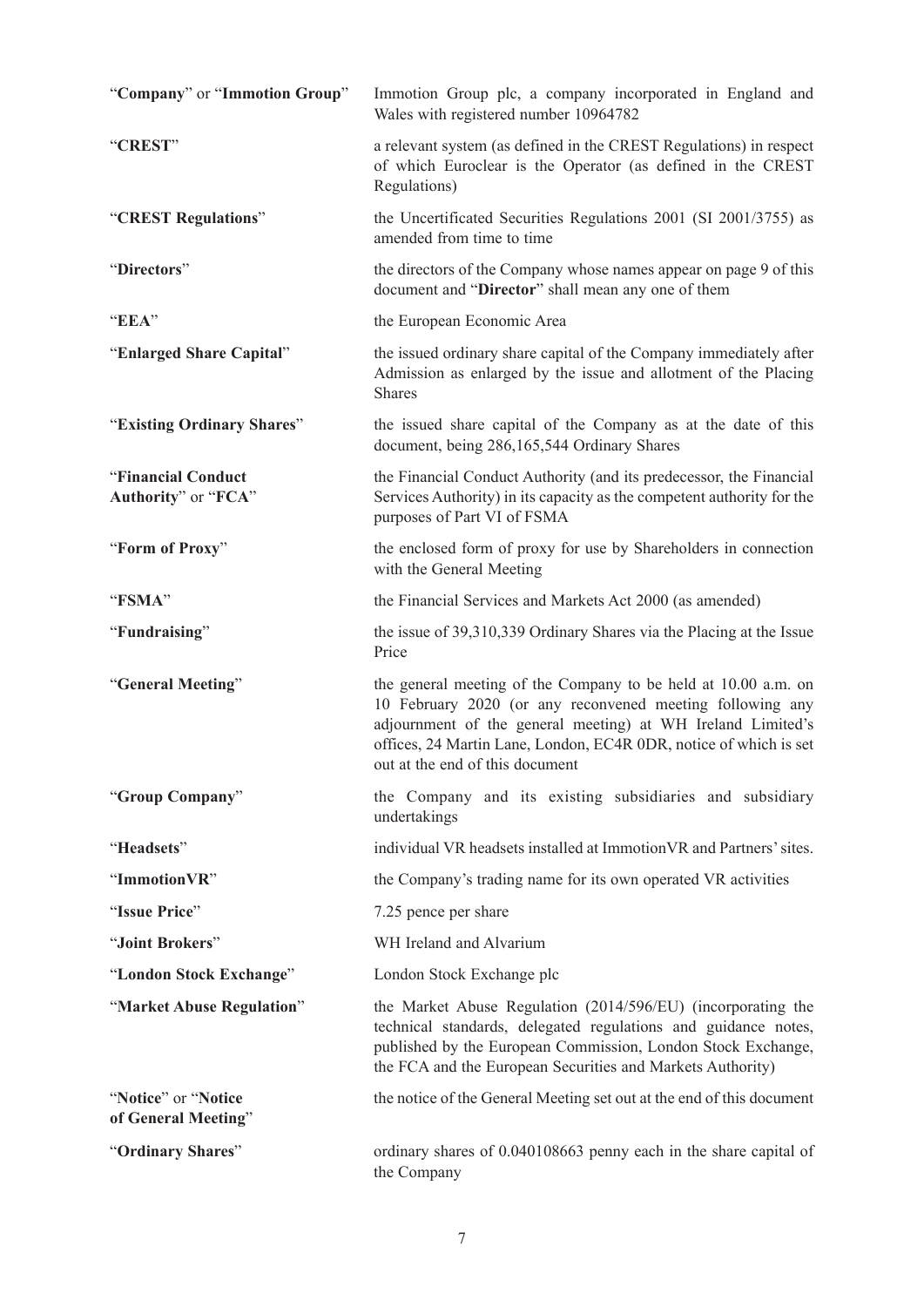| "Panel"                                         | the Panel on Takeovers and Mergers                                                                                                                                                                                     |
|-------------------------------------------------|------------------------------------------------------------------------------------------------------------------------------------------------------------------------------------------------------------------------|
| "Partners"                                      | third parties who work together with the Immotion Group under a<br>revenue sharing arrangement                                                                                                                         |
| "Placee"                                        | any person who has conditionally agreed to subscribe for Placing<br><b>Shares</b>                                                                                                                                      |
| "Placing"                                       | the conditional placing, by WH Ireland and Leander, as agent of and<br>on behalf of the Company, of the Placing Shares on the terms and<br>subject to the conditions contained in the Placing Agreement                |
| "Placing Agreement"                             | the conditional placing agreement dated 23 January 2020 between<br>the Company, Alvarium and WH Ireland relating to the Placing                                                                                        |
| "Placing Shares"                                | the new Ordinary Shares to be issued to Placees pursuant to the<br>Placing                                                                                                                                             |
| "Presentation"                                  | the investor presentation to prospective Placees relating to the<br>Group and its business                                                                                                                             |
| "Publicly Available Information"                | any information announced through a Regulatory Information<br>Service by or on behalf of the Company on or prior to the date of<br>this Announcement                                                                   |
| "Registrar"                                     | Neville Registrars Limited, registrars to the Company                                                                                                                                                                  |
| "Regulatory Information Service"                | one of the regulatory information services authorised by the FCA<br>acting in its capacity as the UK listing authority to receive, process<br>and disseminate regulatory information                                   |
| "Resolutions"                                   | the resolutions to be proposed at the General Meeting, as set out in<br>the Notice of General Meeting                                                                                                                  |
| "Securities Act"                                | the United States Securities Act of 1933, as amended                                                                                                                                                                   |
| "Shareholders"                                  | holders of Ordinary Shares                                                                                                                                                                                             |
| "Uncertificated" or<br>"In Uncertificated Form" | recorded on the register of members of the Company as being held<br>in uncertificated form in CREST and title to which, by virtue of the<br>CREST Regulations, may be transferred by means of CREST                    |
| "United Kingdom" or "UK"                        | the United Kingdom of Great Britain and Northern Ireland                                                                                                                                                               |
| "UK Listing Authority"                          | the FCA acting in its capacity as the competent authority for the<br>purposes of Part VI of FSMA                                                                                                                       |
| "United States" or "US"                         | the United States of America                                                                                                                                                                                           |
| "VR" or "Virtual Reality"                       | virtual reality, the computer-generated simulation of a three<br>dimensional image or environment that can be interacted with in a<br>seemingly real or physical way by a person using special electronic<br>equipment |
| "WH Ireland"                                    | WH Ireland Limited, the nominated adviser and broker to the<br>Company                                                                                                                                                 |
| "£", "pounds sterling",<br>"penny" or "pence"   | UK pounds sterling, the lawful currency of the United Kingdom                                                                                                                                                          |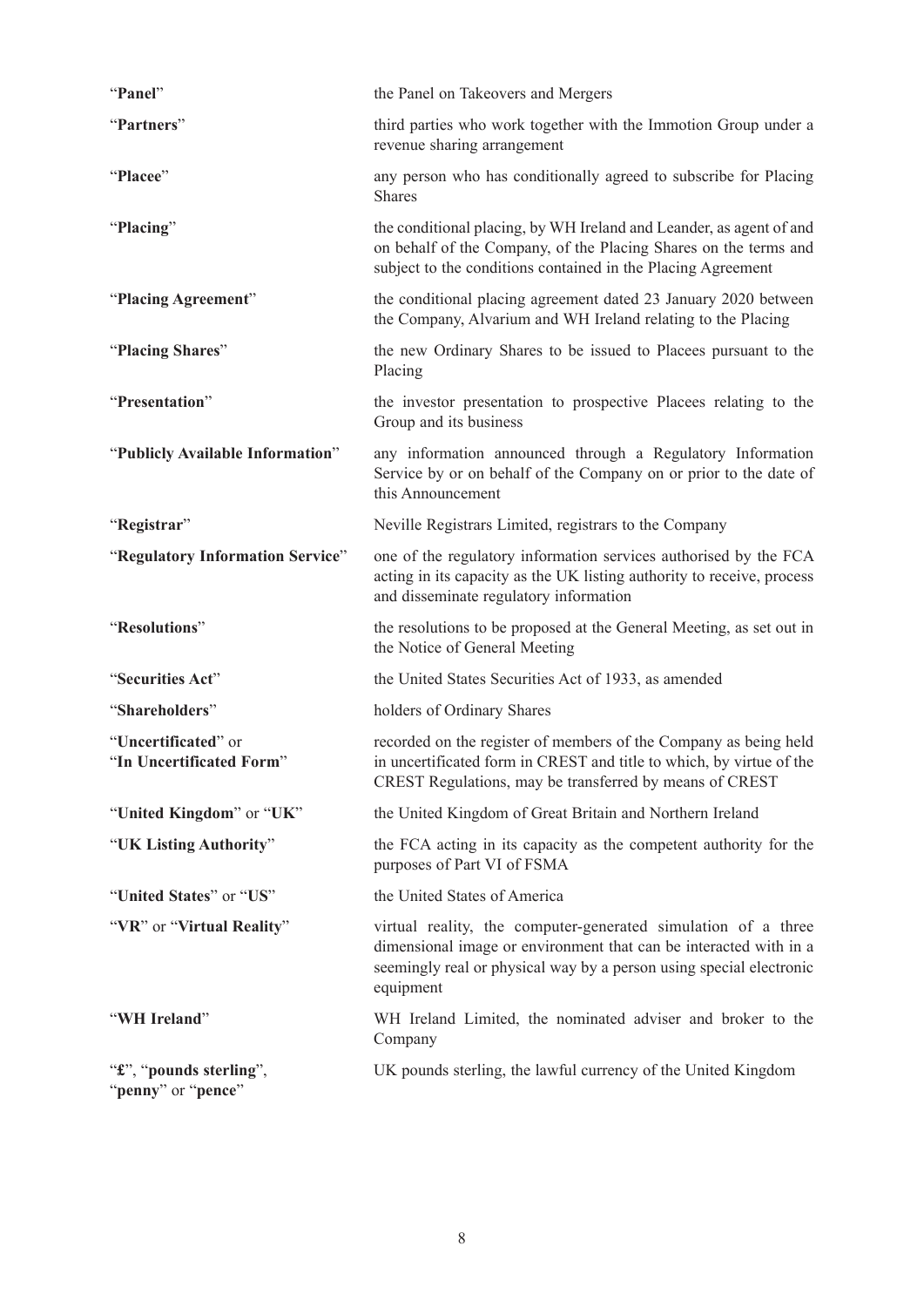# **DIRECTORS, COMPANY SECRETARY AND ADVISERS**

| <b>Directors</b>                                    | Sir Robin Miller (Non-Executive Chairman)<br>Martin Higginson (Chief Executive Officer)<br>David Marks CA (Group Finance Director)<br>Rodney Findley (Group Commercial Director)<br>Nicholas Lee ACA (Non-Executive Director) |
|-----------------------------------------------------|-------------------------------------------------------------------------------------------------------------------------------------------------------------------------------------------------------------------------------|
| <b>Registered Office</b>                            | East Wing, Ground Floor<br>The Victoria<br>MediaCityUK<br>Manchester<br><b>M50 3SP</b>                                                                                                                                        |
| <b>Company Secretary</b>                            | Daniel Wortley, ACMA                                                                                                                                                                                                          |
| <b>Nominated Adviser &amp; Joint Broker</b>         | WH Ireland Limited<br>24 Martin Lane<br>London<br>EC4R ODR                                                                                                                                                                    |
| <b>Joint Broker</b>                                 | Alvarium Capital Partners Ltd<br>1st Floor<br>10 Old Burlington Street<br>London<br>W1S3AG                                                                                                                                    |
| <b>Solicitors to the Company</b>                    | <b>DWF Law LLP</b><br>Central Square South<br><b>Orchard Street</b><br>Newcastle upon Tyne<br>NE13AZ                                                                                                                          |
| <b>Solicitors to the Nomad</b><br>and Joint Brokers | <b>BDP</b> Pitmans LLP<br>50 Broadway<br>London<br>SW1H 0BL                                                                                                                                                                   |
| <b>Registrars</b>                                   | Neville Registrars Limited<br>Neville House<br>Steelpark Road<br>Halesowen<br><b>B62 8HD</b>                                                                                                                                  |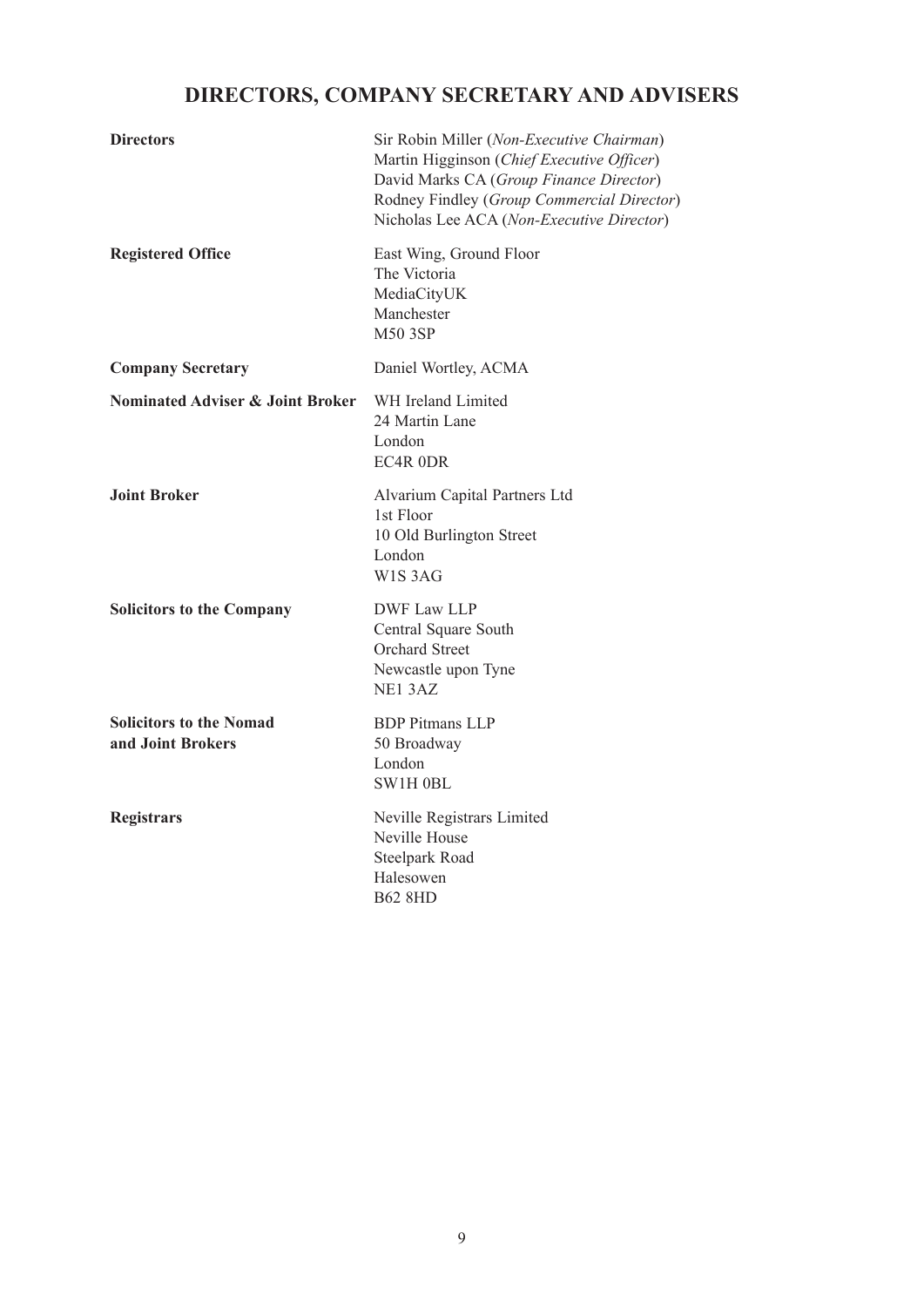# **LETTER FROM THE CHAIRMAN**

# **IMMOTION GROUP PLC**

*(a public limited company incorporated in England and Wales with registered number 10964782)*

*Directors:*

Sir Robin Miller (*Non-Executive Chairman*) Martin Higginson (*Chief Executive Officer*) David Marks CA (*Group Finance Director*) Rodney Findley (*Group Commercial Director*) Nicholas Lee ACA (*Non-Executive Director*)

*Registered Office:* East Wing Ground Floor The Victoria MediaCityUK Manchester M50 3SP

23 January 2020

*To holders of Ordinary Shares and, for information only, to holders of options over Ordinary Shares*

Dear Shareholder,

#### **Proposed Placing of 39,310,339 Ordinary Shares at 7.25 pence per share and Notice of General Meeting**

#### **1. Introduction**

On 23 January 2020, Immotion Group plc announced that it had raised £2.85 million (before expenses) through a conditional placing of 39,310,339 Placing Shares at an issue price of 7.25 pence per share. It is intended that the net proceeds of the Fundraising will be used pre-dominantly to accelerate the Company's growth plans. The Directors do not currently have authority to allot all of the Placing Shares and, accordingly, the Board is seeking the approval of Shareholders to allot the Placing Shares at the General Meeting, together with approval to disapply pre-emption rights in respect of the proposed issue on the terms set out in the Resolution in the Notice of General Meeting.

The Fundraising is conditional, *inter alia*, on Admission becoming effective, the Placing Agreement between the Company, WH Ireland and Alvarium becoming unconditional and not being terminated (in accordance with its terms), and the passing by the Shareholders of the Resolutions at the General Meeting, including special resolutions which will give the Directors the required authority to disapply statutory pre-emption rights in respect of the allotment of the Placing Shares. Subject to all relevant conditions being satisfied (or, if applicable, waived), it is expected that the Placing Shares will be admitted to trading on AIM on or about 12 February 2020. The Placing Shares will, assuming there is a full take-up pursuant to the Placing, represent approximately 12.08 per cent. of the Enlarged Share Capital.

The purpose of this letter is to outline the background to, and reasons for, the Fundraising and explain why the Board consider the Fundraising to be in the best interests of the Company and its Shareholders as a whole, and why the Directors recommend that you vote in favour of the Resolutions, as they intend to do themselves in respect of the Existing Ordinary Shares beneficially held by them.

Shareholder approval will be sought in respect of the Fundraising at the General Meeting which is convened for 10 February 2020 at 10.00 a.m. and will take place at WH Ireland Limited, 24 Martin Lane, London, EC4R 0DR.

#### **2. Trading Update**

- The Company ended 2019 with 302 installed headsets of which 117 were ImmotionVR ("**IVR**") and 185 were Partners.
- 2019 trading in line with market expectations.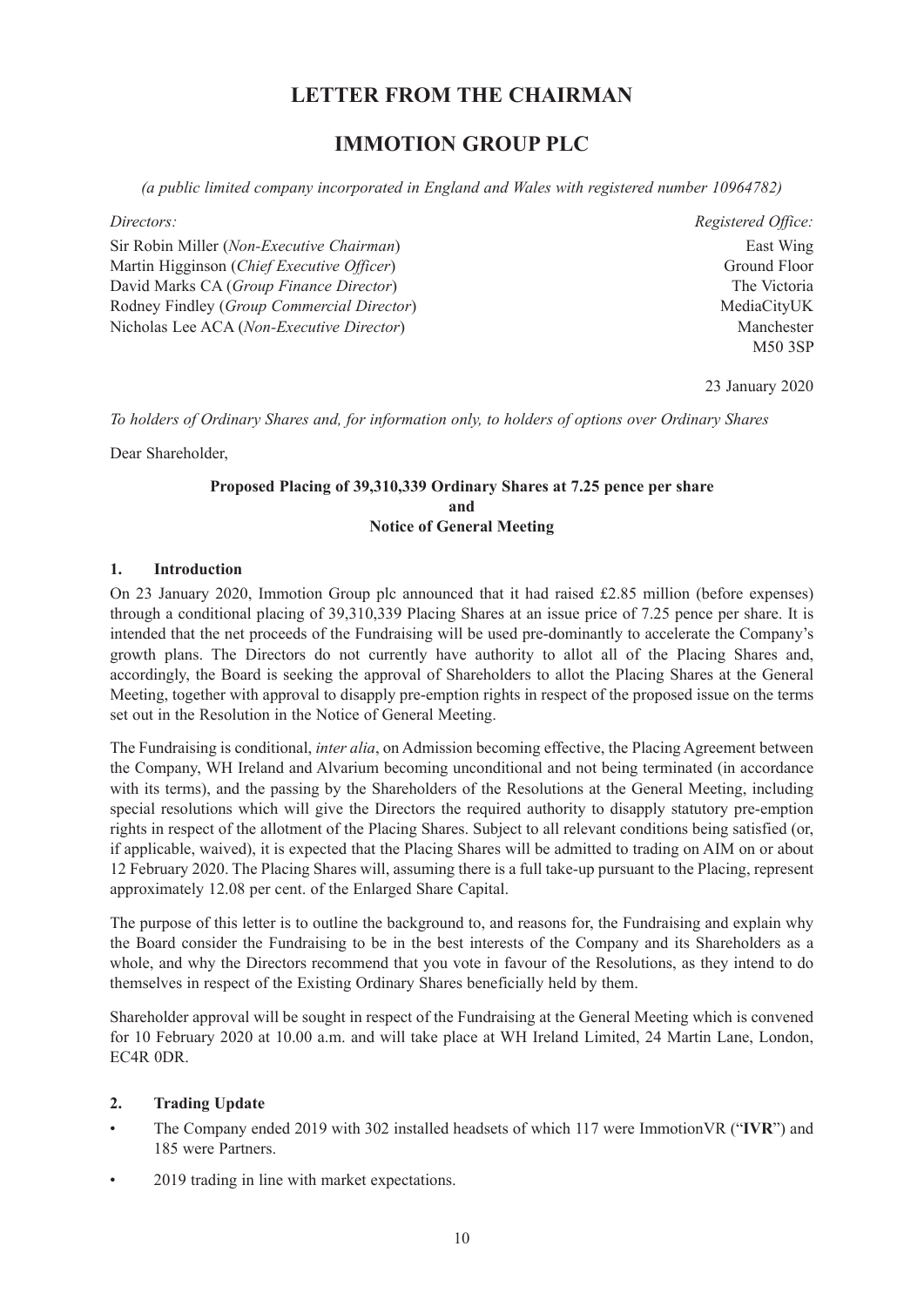- Revenue share Partnership signed with MGM Resorts International for installation of a 36-seat VR theatre and interactive exhibit ("the Exhibit") at the Mandalay Bay Resort & Casino's Shark Reef Aquarium, in Las Vegas. The standard entry package offered for Shark Reef includes the Aquarium and Exhibit with the value attributed to the Exhibit being a minimum of \$5. The agreement provides that Immotion will receive 50 per cent. of all revenue attributed to the Exhibit and, not less than \$2.50 per ticket sold on this basis. This package has historically received in excess of 500,000 paying visitors per annum (Immotion is replacing the current exhibit). The agreement is for an effective minimum term of 18 months. The new installation will feature a 36 seat VR Theatre featuring its '*Swimming with Humpbacks*' and '*Shark Dive*' VR cinematic experiences. Along with the theatre there will be a range of pre-show exhibitions, including a number of immersive and interactive experiences.
- The Company also announced on 15 January 2020 that it has signed contracts with the London Eye, a further four aquariums and with its first European zoo partner for a total of 27 headsets. Additionally, the Company has agreed terms, subject to contract, with a further nine aquariums and five entertainment sites for a further 66 headsets.
- The 63 contracted (including Mandalay Bay) and 66 'subject to contract' headsets referred to above are expected to be installed during Q1 2020 and will, once installed, take the Company's total installed base to 431 headsets.
- The Company's existing installed estate, combined with these expected headset installations, will result in an installed base which should deliver monthly underlying EBITDA breakeven (based on forecasted operating costs) by or around the end of Q1 2020.
- The Company's model continues to mature, and whilst the gestation period for Aquarium, and large footfall locations is longer than that of Family Entertainment Centres, revenue per headset is proving to be superior, thus delivering better return on capital.
- The Company now has the technical solutions necessary for one operator to launch multiple VR theatre seats simultaneously from one terminal. This gives it the ability to offer much larger VR theatre solutions to Partners wanting to offer VR experiences as a core element of their offering, without having to deploy large numbers of staff to operate them.
- The Company is in active discussions on a number of opportunities for larger installations.
- In Q2 2020, the Company expects to launch a range of exciting new "edutainment" experiences aimed at family-focused, high traffic destinations such as zoos; science centres, museums and larger entertainment locations.

#### **3. Background to and the reasons for the Fundraising**

We are pleased with the performance of our Partner business and in particular the Aquarium sites, which have exceeded the directors' expectations. We ended 2019 with 302 installed headsets, 117 of which are in our own operated ImmotionVR operations. As outlined historically, these IVR sites should continue to deliver a solid and profitable contribution and will remain part of the Company's portfolio, but we do not intend to increase this number, preferring to focus on our growing Partnership model.

To this end, we are delighted to announce we have concluded a revenue share Partnership with Mandalay Bay Resort & Casino for installation of a 36-seat VR theatre and interactive exhibit at the resort's Shark Reef Aquarium, in Las Vegas. This will include entertaining and informative pre-show elements, as well as a selfcontained 36-seat VR theatre. The standard entry package offered for Shark Reef includes the Aquarium and Exhibit with the value attributed to the Exhibit being a minimum of \$5. The agreement provides that Immotion will receive 50% of all revenue attributed to the Exhibit and not less than \$2.50 per ticket sold on this basis. This package has historically received in excess of 500,000 visitors per annum (Immotion is replacing the current exhibit). The agreement is for an effective minimum term of 18 months.

The Company also announced on 15 January 2020 that it has reached agreement, either contractually, or subject to contract, for the installation of a further 93 headsets across 20 new and existing Partner locations.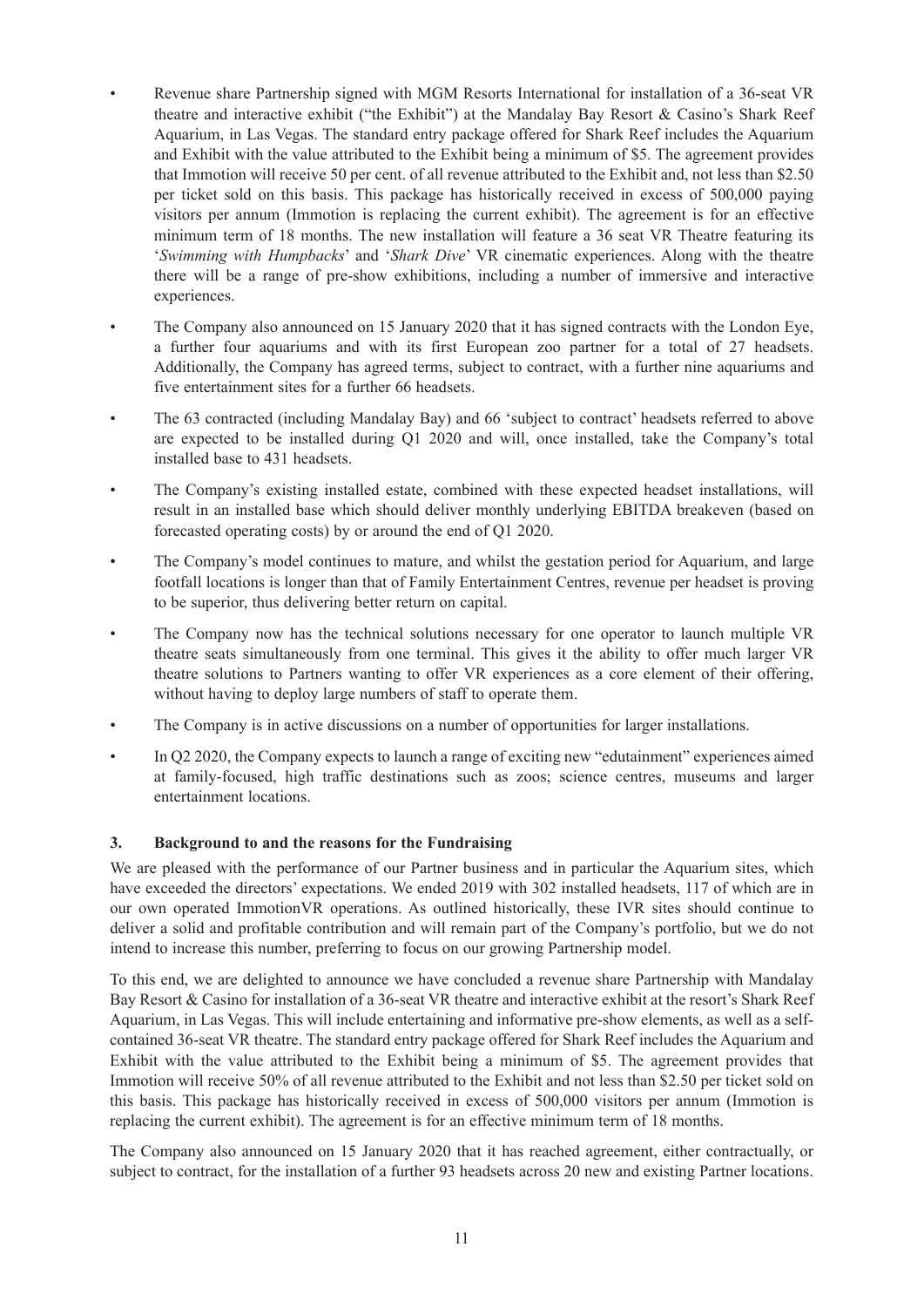The Company is now 100 per cent. focused on this growing Partnership model, where we see significant opportunity for our immersive "edutainment" experiences, that fit with high traffic destinations, operated by established sector participants. We believe there is opportunity on a global basis across aquariums; zoos; science centres; museums and other selected high traffic entertainment destinations.

Our initial offering to Partners was based on a small footprint, typically two to six headsets (one to three machines). As we have focused in on the sectors above, we have aimed to develop VR experiences that are a good fit with Partners' offerings e.g. our Swimming with Sharks and Whale experiences, targeted at aquariums. This has allowed us to narrow the range of content being produced and better focus our content creation team. We have also developed theming and branding alongside our hardware to better communicate with potential audiences and ultimately to drive revenues.

As our offering has become more established, and our installed base has grown, we have seen interest emerge in larger installations, as well as new partner sectors for which we are developing new immersive experiences. With the larger installations, we aim to become more of an integral part of these locations, rather than just a smaller ancillary offering. Initial interest has come from a range of potential Partners. All are high traffic locations; some have little or nothing in the way of immersive experiences; some have older technologies such as 4D theatres, which they are looking to replace or re-purpose with a more immersive theatre experience or as part of a larger interactive exhibit including a VR theatre.

Whilst the directors have no doubt that our smaller footprint offering will continue to be attractive to many partners, and will remain a key part of our business, especially with those Partners who are space constrained, we also see a major longer-term opportunity to develop larger offerings more integral to a venue.

We have considerable opportunity in front of us and with the pipeline before us, we believe our business will move into EBITDA profitability at or around the end of Q1 2020 and subsequently begin to generate cash that can be used for further capital expenditure. However, in the meantime, we do not want to lose momentum and accordingly the Board has decided to strengthen the Company's balance sheet and capacity to maintain growth with the Placing.

#### *Trading & Prospects*

Trading for 2019 has finished in line with expectations and we have made a good start to 2020. The festive period was expectedly strong with revenue per headset across the Aquarium sector delivering £794 per week.

Aquariums have remained the best performers, and proved robust over the quieter winter months, with average weekly revenue per headset of £476 for the year versus £303 for our overall partner estate.

Our installed base at 31 December 2019 and implied total after adding headsets in the pipeline is as follows:

|                                                                                           | <b>Sites</b> | Headsets |
|-------------------------------------------------------------------------------------------|--------------|----------|
| <b>Current</b>                                                                            |              |          |
| <b>IVR</b>                                                                                | 9            | 117      |
| Partners                                                                                  | 37           | 185      |
| <b>Installed Base</b>                                                                     | 46           | 302      |
| <b>Agreed Pipeline</b><br>(contracted and 'agreed terms' or announced on 15 January 2020) | 18           | 93       |
| Mandalay Bay                                                                              |              | 36       |
| <b>Implied Total</b>                                                                      | 65           | 431      |

The Agreed Pipeline will be satisfied from our current stock of 136 headsets, bought in anticipation of this demand.

The current Partner estate, at 31 December 2019, breaks down as follows:

|                     | Locations | <b>Headsets</b> |
|---------------------|-----------|-----------------|
| Aquariums           | 14        | 52              |
| Other Partner sites | 23        | 133             |
| <b>Total</b>        | 37        | 185             |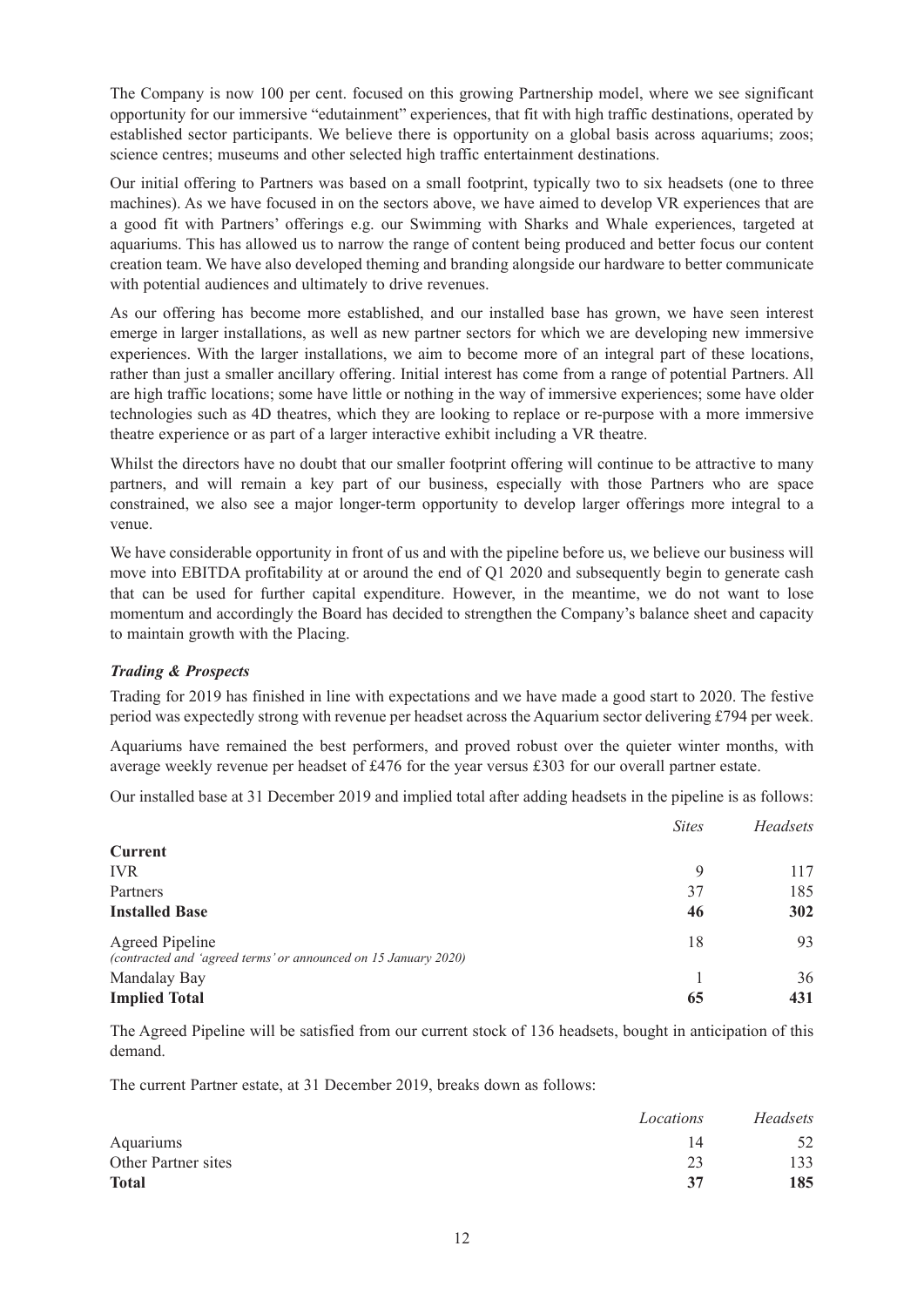As can be seen from our pipeline of sites (plus prospects under discussion), there is a short-term emphasis on aquariums, which along with the forthcoming Mandalay Bay installation, we expect to benefit overall revenue per headset performance and materially increase overall average Partner revenue per headset.

We intend to broaden our Partner base in the second half of 2020 with the introduction of a number of new and exciting immersive experiences. We will update the market on these in due course.

Accordingly, we continue to believe, based on our forecasted cost base, that we will reach monthly EBITDA breakeven at or around the end of Q1 2020, and to be operating cash flow breakeven as we move towards 500 installed headsets.

#### *Use of Proceeds*

The net proceeds of the Placing will be used predominantly to fund capital expenditure on new installations for anticipated future growth, as well as for general business and working capital requirements.

We expect this additional capital expenditure to enable us to build an installed base of circa 625 headsets, at which stage we believe the business should be able to fund further capital expenditure from both operational cash flow as well as debt facilities, which we believe should become available.

#### **4. Information on the Fundraising**

Immotion Group plc has conditionally raised gross proceeds of £2.85 million before expenses through the issue of 39,310,339 Placing Shares at 7.25 pence per share.

As announced on 23 January 2020, WH Ireland and Alvarium have, as Joint Brokers for the Company, conditionally placed the Placing Shares at the Issue Price with new and existing investors.

The Placing Agreement and the issue of the Placing Shares are conditional, *inter alia*, upon:

- (i) the passing of the Resolutions to be proposed at the General Meeting;
- (ii) the compliance by the Company with all of its obligations under the Placing Agreement to the extent that they are required to be performed on or prior to Admission of the Placing Shares;
- (iii) the Placing Agreement not having been terminated prior to Admission of the Placing Shares; and
- (iv) Admission of the Placing Shares occurring by no later than 8.00 a.m. on 12 February 2020 (or such later time and/or date as the Company and the Joint Brokers may agree, being not later than 8.00 a.m. on 28 February 2020).

Accordingly, if any of such conditions are not satisfied, or, if applicable, waived, the Fundraising will not proceed.

The Placing Agreement contains customary warranties given by the Company to the Joint Brokers as to matters relating to the Company and its business and a customary indemnity given by the Company to the Joint Brokers in respect of liabilities arising out of or in connection with the Placing.

The Joint Brokers may terminate the Placing Agreement prior to Admission of the Placing Shares in certain circumstances, including, amongst other things, if the Company is in breach of any of its obligations under the Placing Agreement (including the warranties contained in the Placing Agreement); if there is a material adverse change in the financial position or prospects of the Group; or if there is a material adverse change in national or international financial, monetary, economic, political, environmental, or stock market conditions which (in the opinion of the Joint Brokers acting in good faith) is or will be or is likely to be materially prejudicial to the Group or to the Placing or Admission of the Placing Shares in Post Admission Dealings.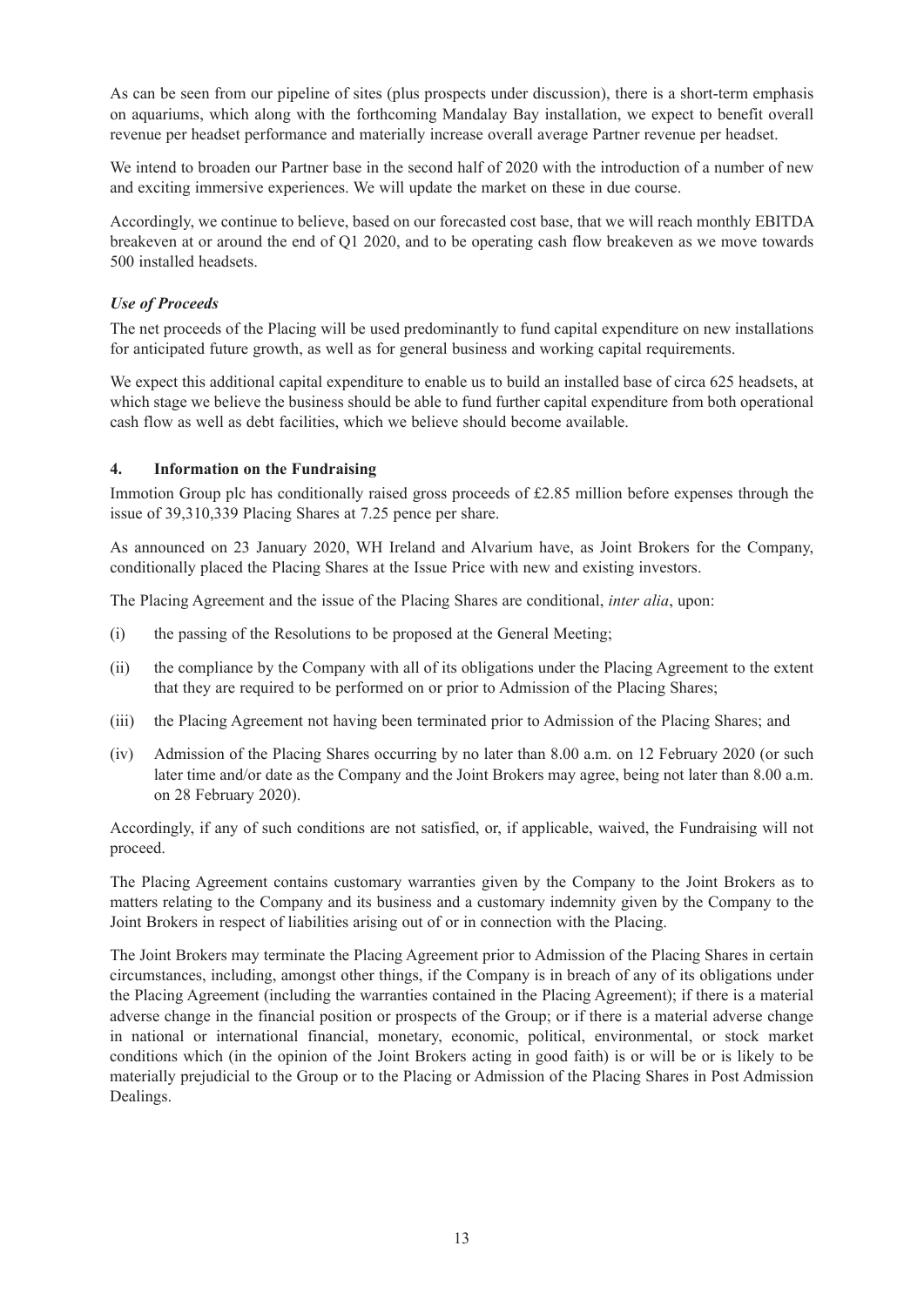The Issue Price represents a discount of 11.0 per cent. to the closing middle market price of 8.15 pence per Ordinary Share on 22 January 2020 (being the latest practicable date prior to the announcement of the Fundraising on 23 January 2020). The Placing Shares will represent approximately 12.08 per cent. of the Enlarged Share Capital.

Application will be made to the London Stock Exchange for the Placing Shares be admitted to trading on AIM. It is expected that Admission of the Placing Shares will become effective on 12 February 2020 and that dealings for normal settlement in the Placing Shares will commence at 8.00 a.m. on 12 February 2020. The Placing Shares, when issued and fully paid, will rank *pari passu* in all respects with the Existing Ordinary Shares and will rank for all dividends or other distributions declared, made or paid after the date of issue of the Placing Shares.

#### **5. The Concert Party and the Code**

As set out in the Company's Admission Document dated 12 July 2018, the Company has a "Concert Party" which, at the time of the Company's initial public offering ("**IPO**") held, in aggregate, 72.14 per cent. of the then fully diluted issued share capital of the Company.

Since the IPO, the Concert Party's percentage ownership of the Company has reduced, primarily as a result of dilution and share trading and, accordingly, the Company understands that the members of the Concert Party currently hold 146,918,469 Existing Ordinary Shares and options over 8,414,083 to be issued Ordinary Shares, representing approximately 51.34 per cent. of the current issued share capital of the Company and 52.73 per cent. of the fully diluted issued share capital of the Company. The Placing will result in further dilution of the Concert Party's interest to below 50 per cent of both the issued and to be issued share capital of the Company.

Patrick Brennan, a member of the Concert Party, has agreed to participate in the Placing.

Immediately following Admission and assuming the issue of all of the Placing Shares, including those to Patrick Brennan, the members of the Concert Party will hold, in aggregate, approximately 45.78 per cent. of the issued share capital and, including options, approximately 47.14 per cent. of the fully diluted Enlarged Share Capital of the Company.

Following the Placing, as the Concert Party will hold more than 30 per cent. but less than 50 per cent. of the Company's voting share capital at Admission, any further acquisition of any interest in shares in the Company by any member of the Concert Party may trigger an obligation under Rule 9 of the Code requiring the members of the Concert Party to make a general offer to all Shareholders to acquire the entire issued share capital of the Company.

#### **6. General Meeting**

The Directors do not currently have authority to allot all of the Placing Shares and, accordingly, the Board is seeking the approval of Shareholders to allot the Placing Shares at the General Meeting, together with approval to disapply pre-emption rights in respect of the proposed issue.

In addition, in order for the Company to have sufficient flexibility to raise additional funds and/or pursue acquisition opportunities, the Directors are also seeking the approval of Shareholders for a general authority to allot Ordinary Shares equal to 5 per cent. of the Enlarged Share Capital on a non pre-emptive basis.

A notice convening the General Meeting, which is to be held at 10:00 a.m. at WH Ireland Limited, 24 Martin Lane, London, EC4R 0DR on 10 February 2020, is set out at the end of this document. At the General Meeting, the following Resolutions will be proposed:

• Resolution 1, which is an ordinary resolution to specifically authorise the Directors to allot relevant securities up to an aggregate nominal amount of £15,766.86, being equal to 39,310,339 Ordinary Shares (i.e. the number of Placing Shares to be issued in the Fundraising);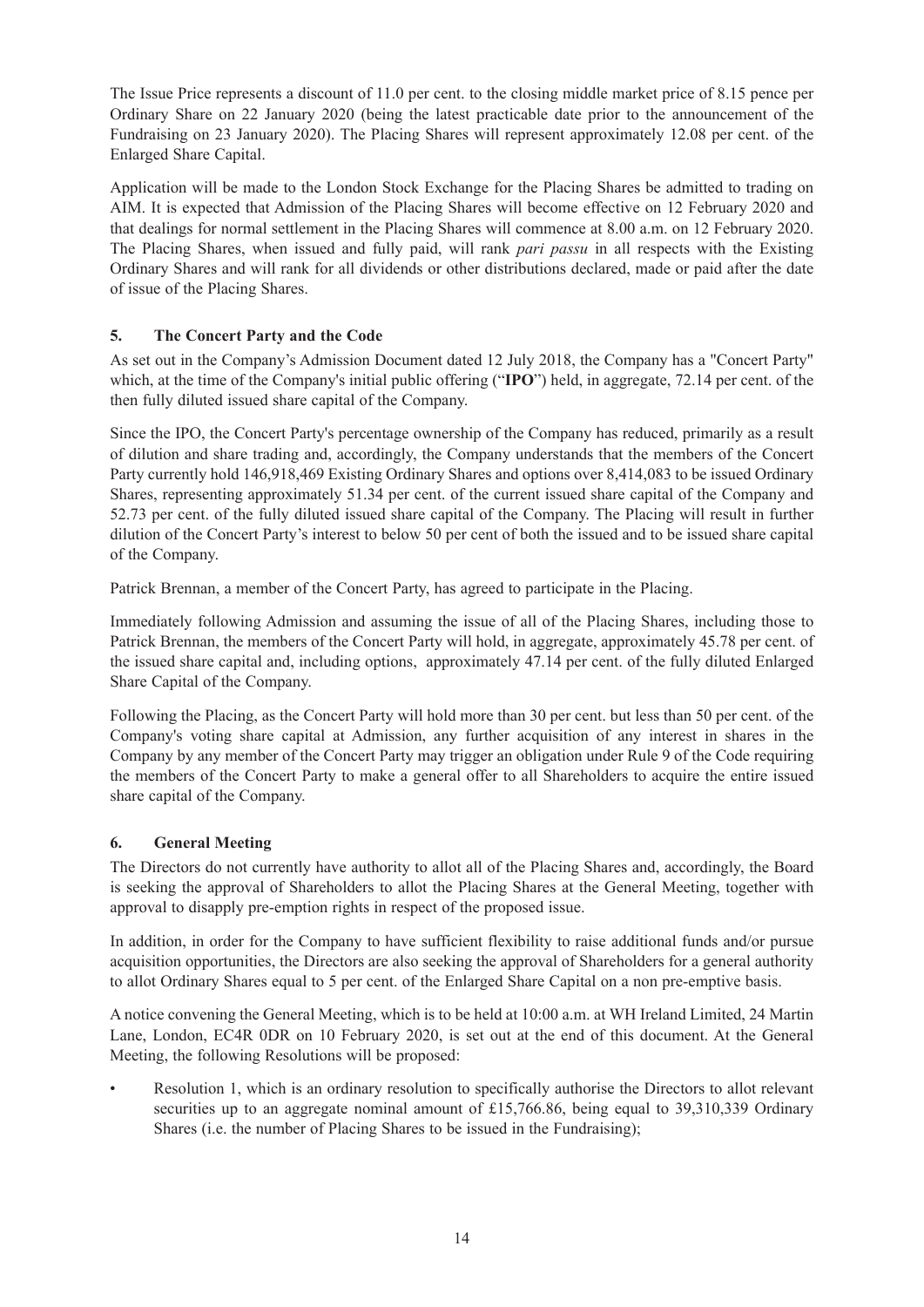- Resolution 2, which is conditional on the passing of resolution 1 and is a special resolution to specifically authorise the Directors to issue and allot the Placing Shares referred to in Resolution 1, pursuant to the Fundraising on a non-pre-emptive basis;
- Resolution 3, which is conditional on the passing of resolutions 1 and 2, an ordinary resolution to generally authorise the Directors to allot relevant securities up to an aggregate nominal amount of £43,079.53, being equal to 33 per cent. of the Enlarged Share Capital;
- Resolution 4, which is conditional on the passing of resolutions 1 to 3 (inclusive) and is a special resolution to authorise the Directors to issue and allot Ordinary Shares equal to 5 per cent. of the Enlarged Share Capital on a non-pre-emptive basis.

The authorities to be granted pursuant to the Resolutions shall expire on the date which is 15 months from the date of the resolution or if earlier the conclusion of the next annual general meeting of the Company (unless renewed varied or revoked by the Company prior to or on that date).

#### **7. Actions to be taken**

#### *In respect of the General Meeting*

Please check that you have received the following with this document:

a Form of Proxy for use in respect of the General Meeting

**Whether or not you propose to attend the General Meeting in person, you are strongly encouraged to complete, sign and return your Form of Proxy in accordance with the instructions printed thereon as** soon as possible, but in any event so as to be received, by post or, during normal business hours only, **by hand, at Neville Registrars Limited, Neville House, Steelpark Road, Halesowen, B62 8HD, by no** later than 10:00 a.m. on 6 February 2020 (or, in the case of an adjournment of the General Meeting, not later than 48 hours before the time fixed for the holding of the adjourned meeting (excluding any **part of a day that is not a Business Day)).**

If you hold your shares in the Company in uncertificated form (that is, in CREST) you may vote using **the CREST Proxy Voting service in accordance with the procedures set out in the CREST Manual** (please also refer to the accompanying notes to the Notice of the General Meeting set out at the end of **this document). Proxies submitted via CREST must be received by the Company's agent (CREST ID:** 7RA11) by no later than 10:00 a.m. on 6 February 2020 (or, in the case of an adiournment, not later than 48 hours before the time fixed for the holding of the adjourned meeting (excluding any part of a **day that is not a Business Day)).**

**Alternatively, Shareholders can also vote online by logging onto to www.sharegateway.co.uk and following the instructions therein. Shareholders will need their personal proxy registration code (Activity Code) as shown on the Form of Proxy.**

Appointing a proxy in accordance with the instructions set out above will enable your vote to be counted at the General Meeting in the event of your absence. The completion and return of the Form of Proxy, the use of the CREST Proxy Voting service or voting online will not prevent you from attending and voting at the General Meeting, or any adjournment thereof, in person should you wish to do so.

#### **8. Recommendation**

**Shareholders should be aware that if any of the Resolutions are not passed, the Fundraising will not proceed. The Company would then need to secure alternative funding in the near future which may** not be forthcoming and in this event, the Directors may be required to take action which could result **in the value attributable to Shareholders being severely reduced or becoming nil.**

**The Directors believe that the Resolutions to be proposed at the General Meeting are in the best interests of the Company and Shareholders as a whole and unanimously recommend that Shareholders vote in favour of the Resolutions.**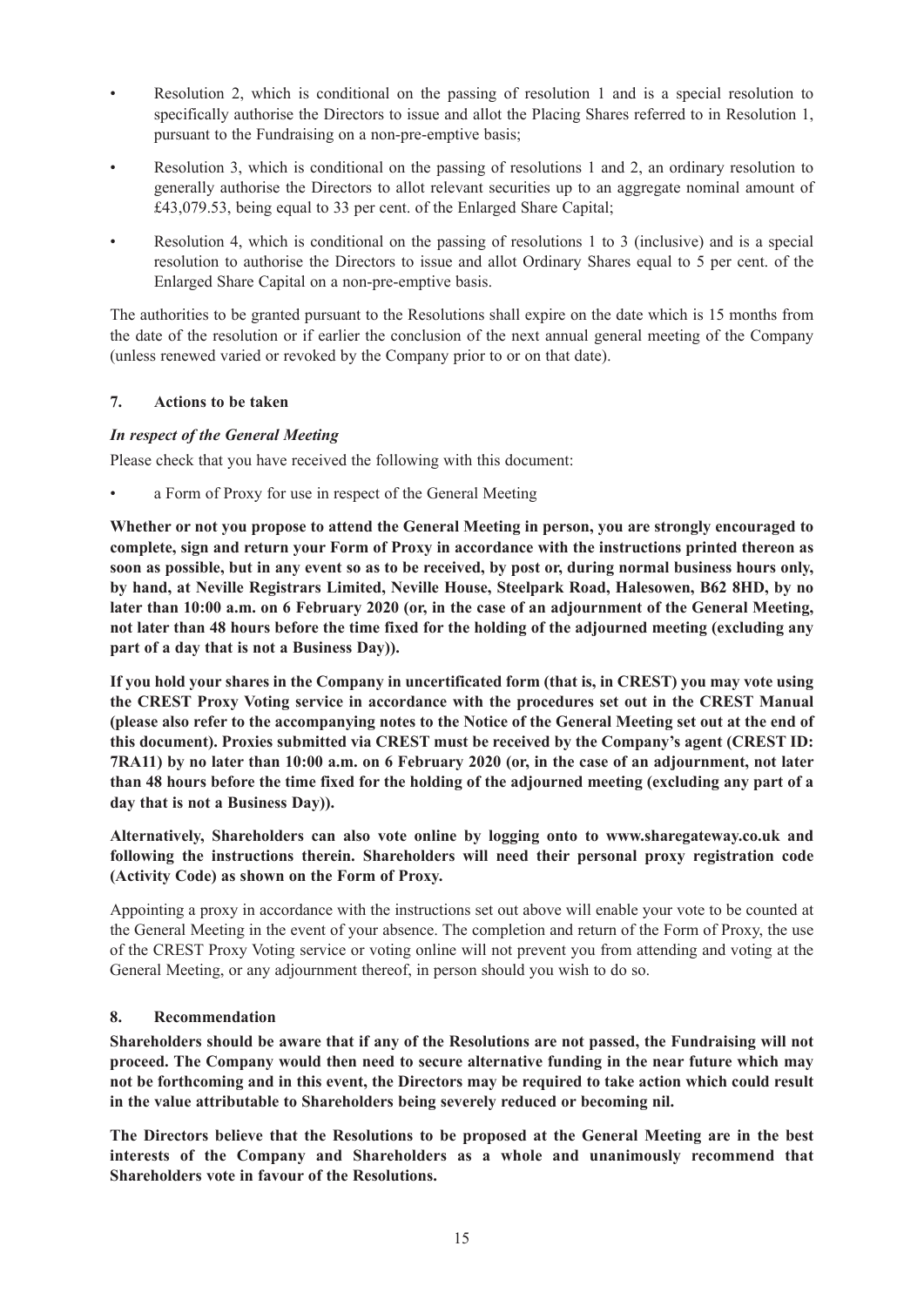**Each of the Directors at the time of the Fundraising each also being a Shareholder, has irrevocably undertaken to vote in favour of the Resolutions in respect of, in aggregate, 44,468,123 Existing Ordinary Shares, representing approximately 15.54 per cent. of the issued ordinary share capital as at the date of this document.**

Yours sincerely

**Sir Robin Miller** *Chairman*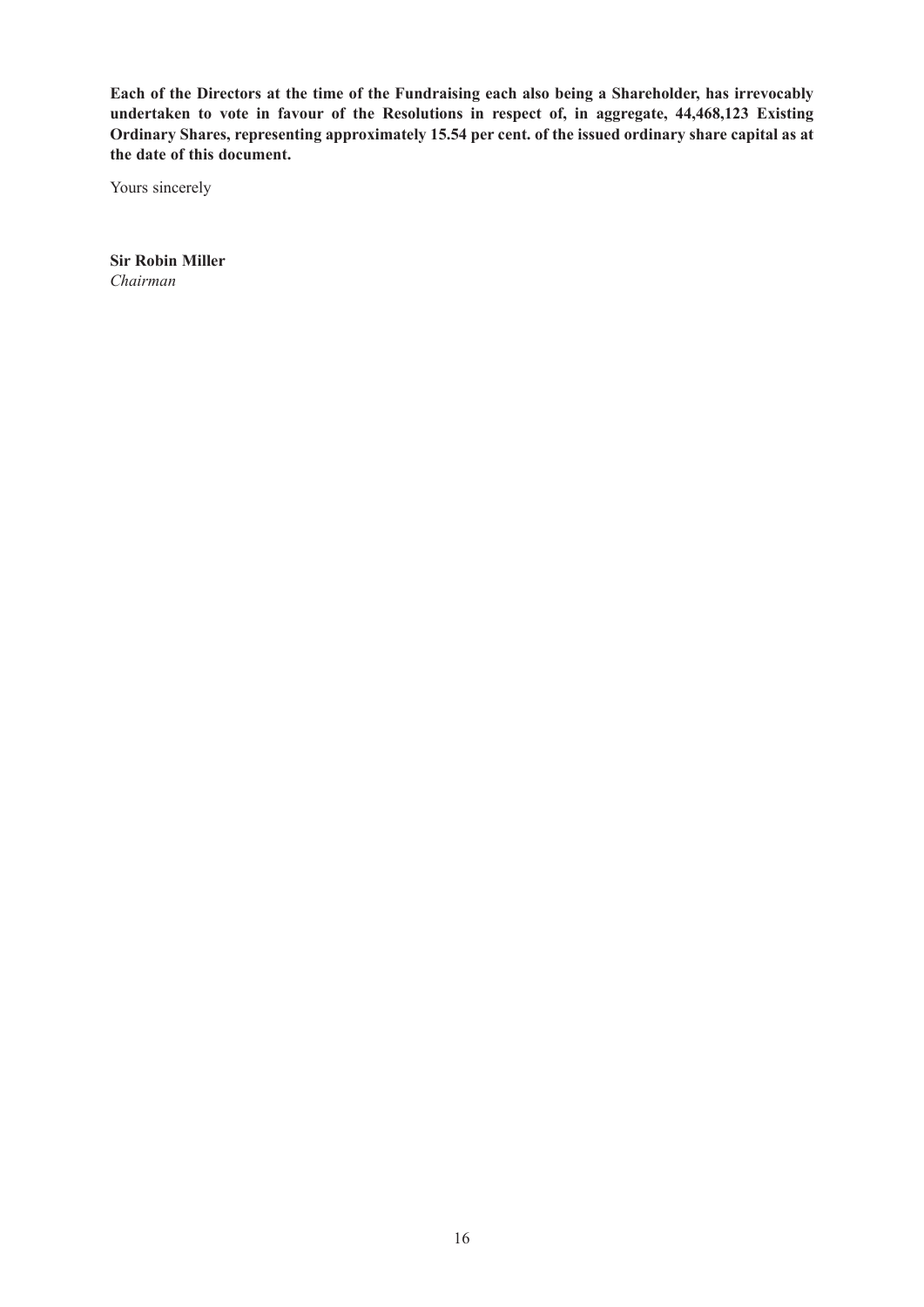### **IMMOTION GROUP PLC**

### **NOTICE OF GENERAL MEETING**

**NOTICE IS HEREBY GIVEN** that a general meeting of Immotion Group plc (the "**Company**") will be held at WH Ireland Limited, 24 Martin Lane, London, EC4R 0DR at 10:00 a.m. on 10 February 2020 for the purpose of considering and, if thought fit, passing resolutions 1 and 3 as ordinary resolutions and resolutions 2 and 4 as special resolutions.

#### **ORDINARY RESOLUTION – AUTHORITY TO ALLOT PLACING SHARES**

1. **THAT**, in accordance with section 551 of the Companies Act 2006 (the "**Act**") and in addition to the existing authorities, the directors of the Company from time to time (the "**Directors**") be generally and unconditionally authorised to exercise all powers of the Company to allot shares in the Company or to grant rights to subscribe for or to convert any security into shares in the Company up to a maximum aggregate nominal amount of £15,766.86 (comprising 39,310,339 Placing Shares (as such term is defined in the circular posted to Shareholders together with this notice (the "**Circular**")) provided that this authority will expire on the date which is fifteen months from the date of the resolution, or, if earlier, the conclusion of the next annual general meeting of the Company (unless renewed varied or revoked by the Company prior to or on that date) but the Company may, before this authority expires, make an offer or agreement which would or might require shares in the Company or rights to be allotted or granted after this authority expires and that the Directors may allot shares in the Company or grant rights pursuant to such an offer or agreement as if the authority conferred by this resolution had not expired.

#### **SPECIAL RESOLUTION – PLACING SHARES DISAPPLICATION OF PRE-EMPTION RIGHTS**

2. **THAT**, subject to and conditional upon the passing of resolution 1, in accordance with section 571(1) of the Act, the Directors be empowered to allot equity securities for cash (within the meaning of section 560 of the Act) pursuant to the authority conferred by resolution 1 above, as if section 561 of the Act did not apply to any such allotment, up to an aggregate nominal value of £15,766.86 (comprising 39,310,339 Placing Shares, (as such term is defined in the Circular)), provided that this authority will expire on the date which is fifteen months from the date of the resolution or, if earlier, the conclusion of the next annual general meeting of the Company (unless renewed varied or revoked by the Company prior to or on that date) but the Company may, before this authority expires, make an offer or agreement which would or might require shares in the Company or rights to be allotted or granted after this authority expires and that the Directors may allot shares in the Company or grant rights pursuant to such an offer or agreement as if the authority conferred by this resolution had not expired.

#### **ORDINARY RESOLUTION – GENERAL AUTHORITY TO ALLOT**

3. **THAT**, subject to and conditional upon the passing of resolutions 1 to 2 (inclusive), in accordance with section 551 of the Act and in addition to the existing authorities, the Directors be generally and unconditionally authorised to exercise all powers of the Company to allot shares in the Company or to grant rights to subscribe for or to convert any security into shares in the Company up to a maximum aggregate nominal amount of £43,079.53 (comprising 33 per cent. of the Enlarged Share Capital (as such term is defined in the Circular)) provided that this authority will expire on the date which is fifteen months from the date of the resolution, or, if earlier, the conclusion of the next annual general meeting of the Company (unless renewed varied or revoked by the Company prior to or on that date) but the Company may, before this authority expires, make an offer or agreement which would or might require shares in the Company or rights to be allotted or granted after this authority expires and that the Directors may allot shares in the Company or grant rights pursuant to such an offer or agreement as if the authority conferred by this resolution had not expired.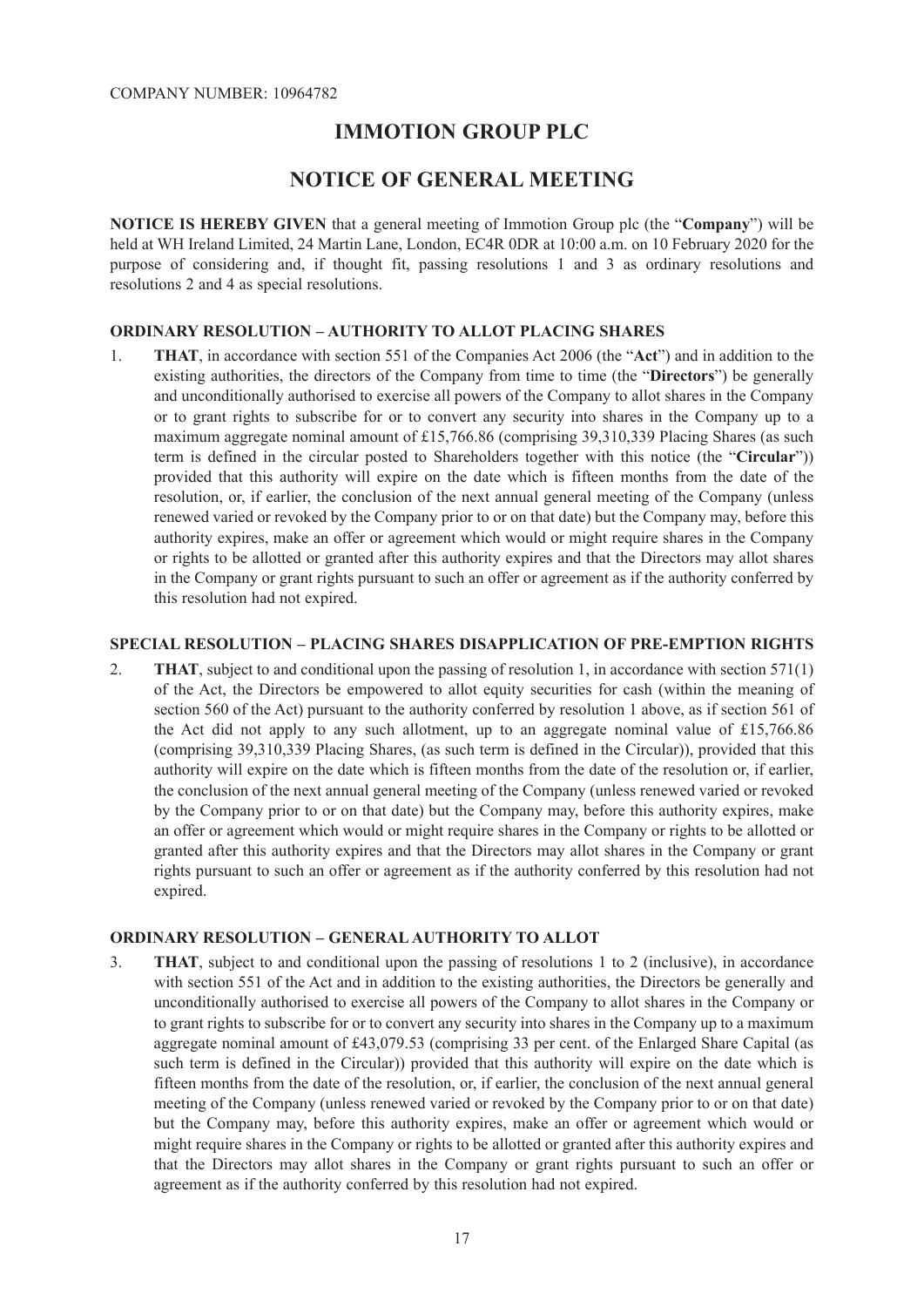#### **SPECIAL RESOLUTION – GENERAL DISAPPLICATION OF PRE-EMPTION RIGHTS**

4. **THAT**, subject to and conditional upon the passing of resolutions 1 to 3 (inclusive), in accordance with section 571(1) of the Act, the Directors be empowered to allot equity securities for cash (within the meaning of section 560 of the Act) pursuant to the authority conferred by resolution 3 above, as if section 561 of the Act did not apply to any such allotment, up to an aggregate nominal value of £6,527.20 (comprising 5 per cent. of the Enlarged Share Capital (as such term is defined in the Circular)), provided that this authority will expire on the date which is fifteen months from the date of the resolution or, if earlier, the conclusion of the next annual general meeting of the Company (unless renewed varied or revoked by the Company prior to or on that date) but the Company may, before this authority expires, make an offer or agreement which would or might require shares in the Company or rights to be allotted or granted after this authority expires and that the Directors may allot shares in the Company or grant rights pursuant to such an offer or agreement as if the authority conferred by this resolution had not expired.

By order of the Board

#### **Daniel Wortley**

*Company Secretary*

Registered Office; East Wing Ground Floor The Victoria MediaCityUK Manchester M50 3SP

Registered in England and Wales No.: 10964782 Date: 23 January 2020

#### **Notes:**

- 1. Members are entitled to appoint a proxy to exercise all or any of their rights to attend and to speak and vote on their behalf at the meeting and at any adjournment of it. A member may appoint more than one proxy in relation to the meeting provided that each proxy is appointed to exercise the rights attached to a different share or shares held by that member. If a proxy appointment is submitted without indicating how the proxy should vote on any resolution, the proxy will exercise his discretion as to whether and, if so, how he votes.
- 2. A proxy need not be a member of the Company. A proxy form which may be used to make such appointment and give proxy instructions accompanies this notice. If you do not have a proxy form and believe that you should have one, or if you require additional forms, please contact Neville Registrars Limited at Neville House, Steelpark Road, Halesowen, B62 8HD. Members may also appoint a proxy through the CREST electronic proxy appointment service as described in note 9 below.
- 3. To be valid any proxy form or other instrument appointing a proxy must be received by post or (during normal business hours only) by hand by Neville Registrars Limited at Neville Registrars Limited, Neville House, Steelpark Road, Halesowen, B62 8HD no later than 10:00 a.m. on 6 February 2020 (or, in the event of any adjournment, no later than 10:00 a.m. on the date which is two days before the time of the adjourned meeting (weekends and public holidays excluded)), together with, if appropriate, the power of attorney or other authority (if any) under which it is signed or a duly certified copy of that power or authority.
- 4. The return of a completed proxy form, other such instrument or any CREST proxy instruction (as described in note 9(a) below) will not prevent a member attending the meeting and voting in person if he/she wishes to do so.
- 5. A vote withheld option is provided on the form of proxy to enable you to instruct your proxy not to vote on any particular resolution, however, it should be noted that a vote withheld in this way is not a 'vote' in law and will not be counted in the calculation of the proportion of the votes 'for' and 'against' a resolution.
- 6. To be entitled to attend and vote at the meeting (and for the purpose of the determination by the company of the votes they may cast), members must be registered in the register of members of the Company by 6:00 p.m. on 6 February 2020 (or, in the event of any adjournment, 10.00 a.m. on the date which is two days before the time of the adjourned meeting (weekends and public holidays excluded)). Changes to the register of members after the relevant deadline shall be disregarded in determining the rights of any person to attend and vote at the meeting.
- 7. In the case of joint holders, where more than one of the joint holders purports to appoint a proxy, only the appointment submitted by the most senior holder will be accepted. Seniority is determined by the order in which the names of the joint holders appear in the Company's register of members in respect of the joint holding (the first-named being the most senior).
- 8. If a member submits more than one valid proxy appointment, the appointment received last before the latest time for the receipt of proxies will take precedence.